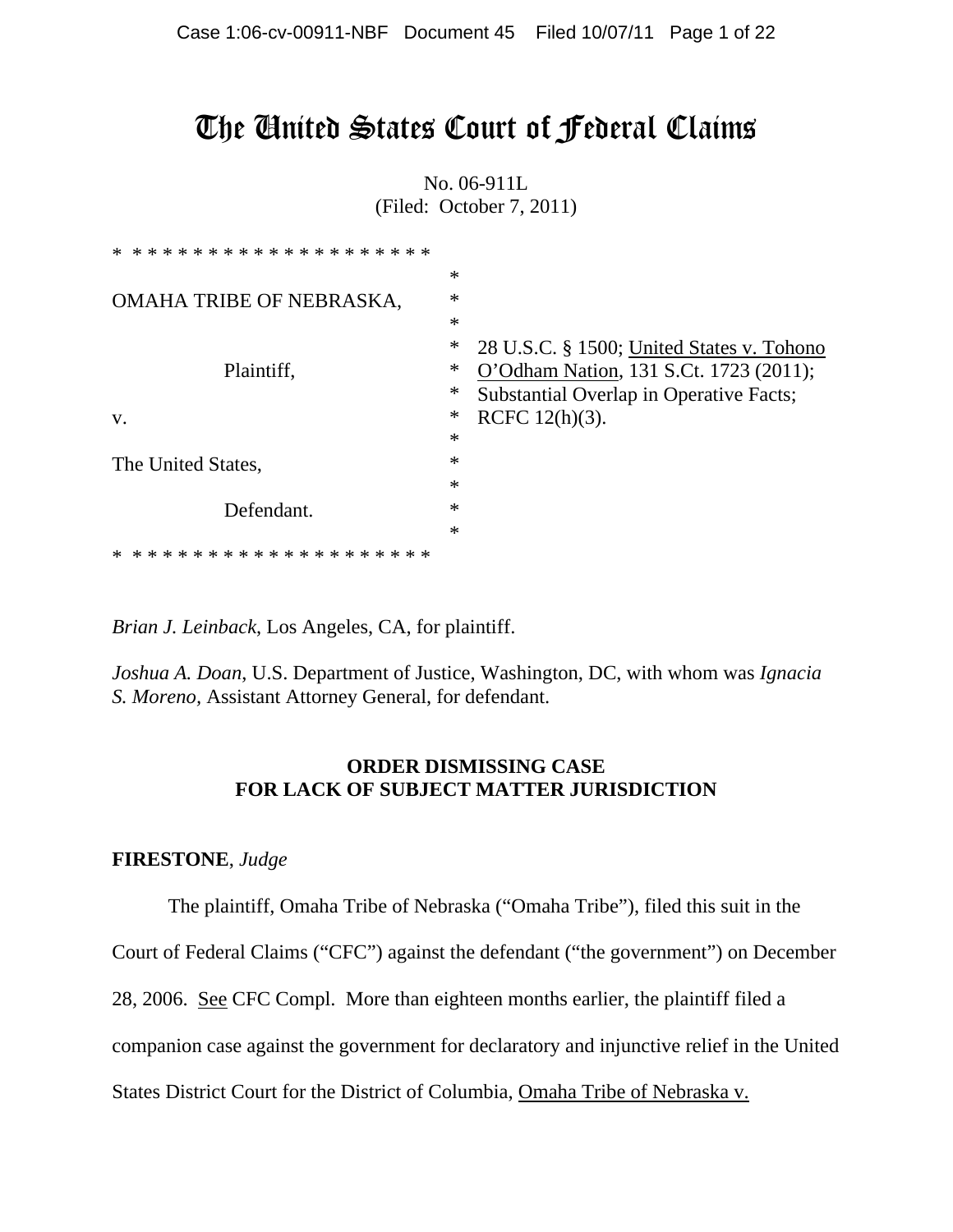Kempthorne, No. 1:04-cv-00901-JR (D.D.C.), on June 2, 2004, which it amended on September 1, 2006, more than three months prior to filing this action. See District Compl.; Am. District Compl. The plaintiff's allegations in both cases relate to the trust accounting and trust management duties and responsibilities allegedly owed by the government to the plaintiff. See CFC Compl; Am. District Compl; see also Joint Mot. To Stay (Feb. 20, 2007), ECF No. 6. Pending before the court in this case is briefing on the question whether the plaintiff's suit in the district court was "for or in respect to the same claim" over which the plaintiff seeks relief in this court. For the reasons that follow, because the plaintiff's district court claim was "for or in respect to the same claim" as this CFC suit and pending at the time this CFC suit was filed by the plaintiff, the court determines that under the limit placed on the jurisdiction of the CFC by 28 U.S.C. § 1500 ("section [1](#page-1-0)500")<sup>1</sup> it must dismiss the plaintiff's suit for lack of jurisdiction pursuant to Rule 12(h)(3) of the Rules of the Unites States Court of Federal Claims ("RCFC") ("If the court determines at any time that it lacks subject-matter jurisdiction, the court must dismiss the action.").

 $\overline{a}$ 

28 U.S.C. § 1500.

<span id="page-1-0"></span><sup>&</sup>lt;sup>1</sup> That statute provides:

The United States Court of Federal Claims shall not have jurisdiction of any claim for or in respect to which the plaintiff or his assignee has pending in any other court any suit or process against the United States or any person who, at the time when the cause of action alleged in such suit or process arose, was, in respect thereto, acting or professing to act, directly or indirectly under the authority of the United States.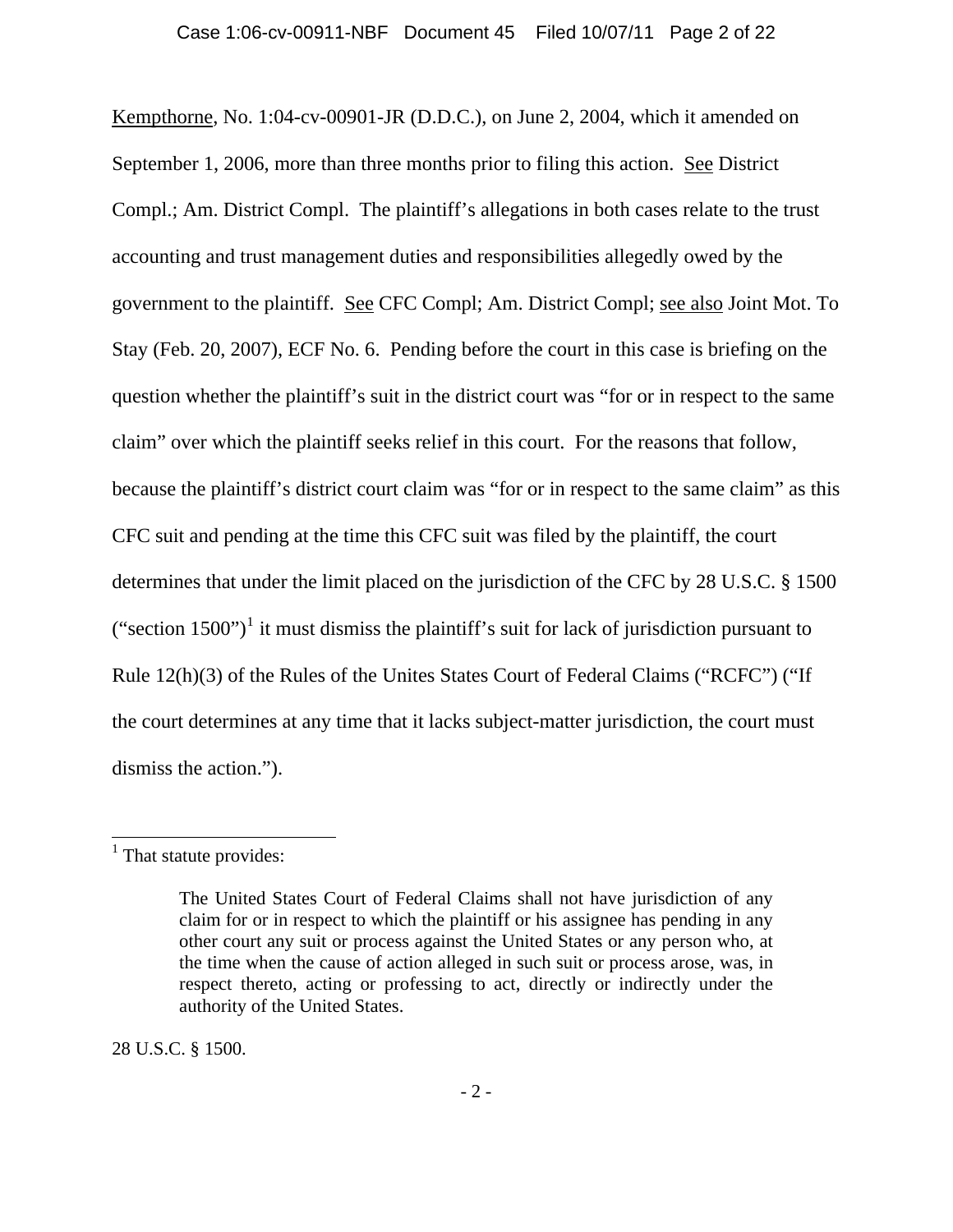#### **I. PROCEDURAL HISTORY**

. . . .

 The plaintiff filed a case against the government for declaratory and injunctive relief in federal district court on June 2, 2004, see District Compl., and filed an amended complaint in that action on September 1, [2](#page-2-0)006, <u>see</u> Am. District Compl.<sup>2</sup> Three months after filing its amended complaint, the plaintiff filed this suit against the government seeking money damages on December 28, 2006. See CFC Compl. On February 22, 2007, following a joint motion of the parties, the court stayed this case so the parties could pursue settlement discussions, renewing the stay on eight occasions at the repeated joint request of the parties. See Orders Granting Joint Mots. To Stay, ECF Nos. 7, 9, 18, 21, 26, 28, 30, 33, 35. While this case was stayed, the Supreme Court entered its decision in United States v. Tohono O'Odham Nation, 131 S.Ct. 1723 (2011), providing new guidance on the application of section 1500. The Supreme Court held:

The CFC has no jurisdiction over a claim if the plaintiff has another suit for or in respect to that claim pending against the United States or its agents.

. . . Two suits are for or in respect to the same claim, precluding jurisdiction in the CFC, if they are based on substantially the same operative facts, regardless of the relief sought in each suit.

<span id="page-2-0"></span><sup>&</sup>lt;sup>2</sup> When determining whether a claim is "pending" for purposes of section 1500, this court follows the longstanding principle that "the jurisdiction of the Court depends upon the state of things at the time of the action brought." Keene Corp. v. United States, 508 U.S. 200, 207 (1993) (citations omitted). Because the amended district court complaint was the plaintiff's pending district court complaint at the time that the plaintiff filed suit in this court, this court compares the amended district court complaint to the complaint in this action to determine whether the two cases are based on substantially the same operative facts for purposes of section 1500.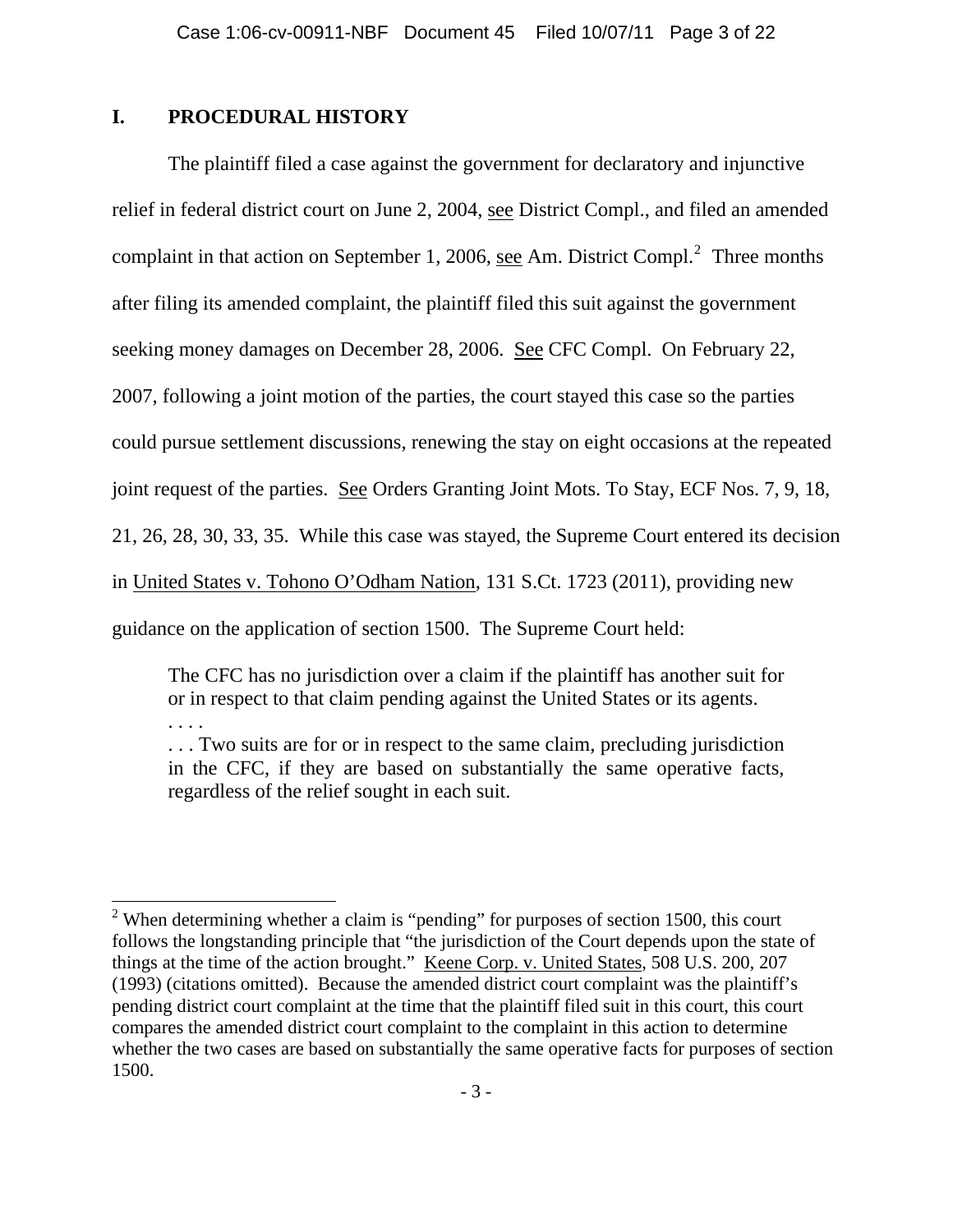Tohono, 131 S.Ct. at 1727, 1731. In light of this decision, on June 1, 2011, the court issued an Order to Show Cause, requesting briefing on the question of whether, based on the Supreme Court's decision in Tohono, the court's jurisdiction over this case was barred at the time of filing by the earlier-filed and still pending case in district court and the operation of section 1500. See Order to Show Cause, ECF No. 38. In its brief, the plaintiff argues that its two complaints do not contain the same factual allegations and are based on different operative facts, and therefore asserts that section 1500 does not bar its CFC claim. See Pl.'s Suppl. Br., ECF No. 39. In its response the government argues that the court should dismiss the plaintiff's complaint for lack of subject matter jurisdiction based on the application of section 1500, arguing that this court never possessed jurisdiction over the plaintiff's suit because the plaintiff's district court complaint and CFC complaint allege claims that are based on substantially the same operative facts. See Def.'s Resp., ECF No. 40. Oral argument was heard on October 4, 2011.

#### **II. DISCUSSION**

#### **A. Standard of Review**

 All those seeking to invoke this court's subject-matter jurisdiction ultimately retain the burden of establishing that the jurisdictional requirements are met. Keener v. United States, 551 F.3d 1358, 1361 (Fed. Cir. 2009) (citing Rocovich v. United States, 933 F.2d 991, 993 (Fed. Cir. 1991)); Alder Terrace, Inc. v. United States, 161 F.3d 1372, 1377 (Fed. Cir. 1998) (citing McNutt v. Gen. Motors, 298 U.S. 178, 189 (1936)). Subject-matter jurisdiction may be challenged at any time by the parties or by the court

- 4 -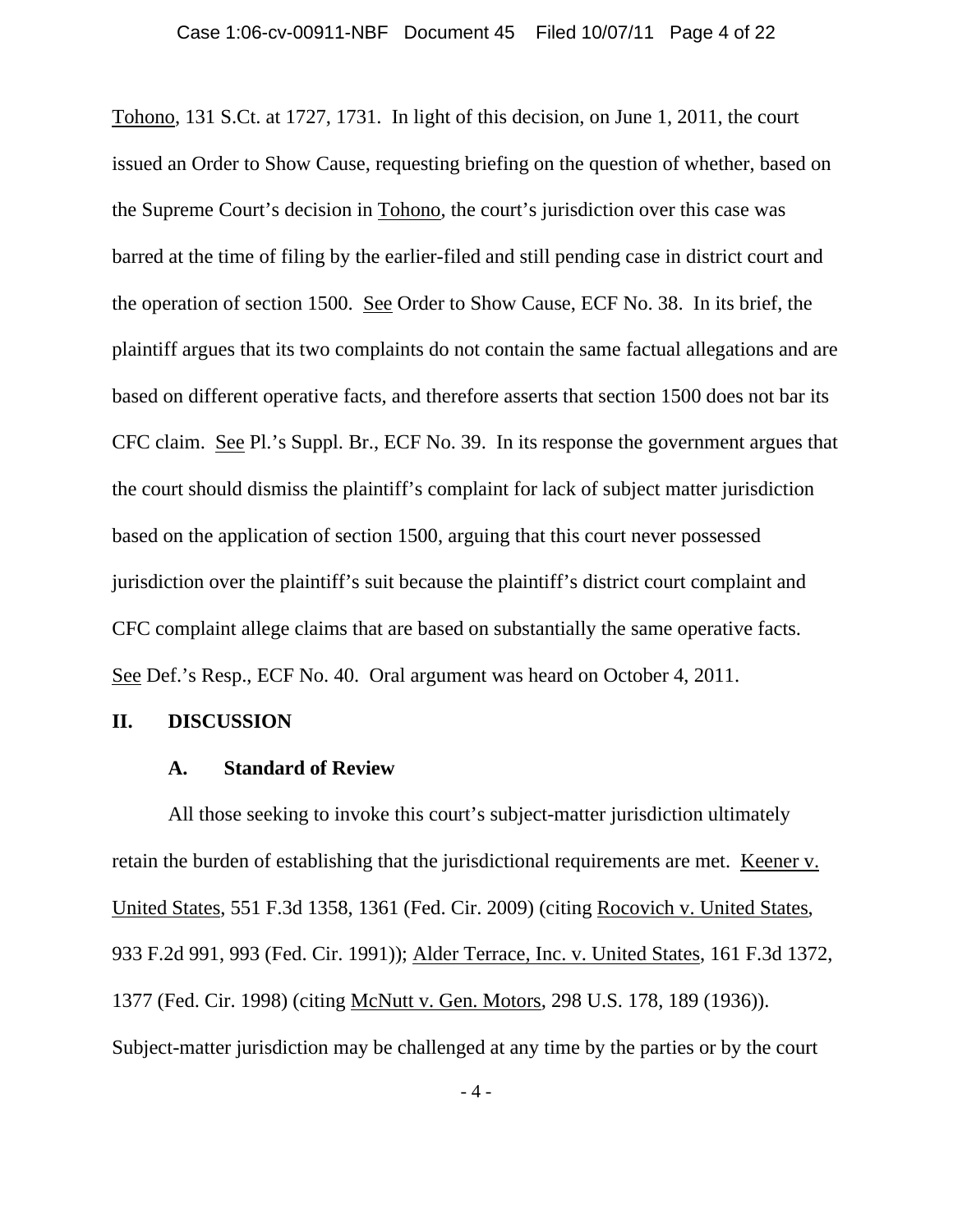sua sponte. Folden v. United States, 379 F.3d 1344, 1354 (Fed. Cir. 2004); see also RCFC 12(h)(3). In deciding whether there is subject-matter jurisdiction, "the allegations" stated in the complaint are taken as true and jurisdiction is decided on the face of the pleadings." Folden, 379 F.3d at 1354 (citation omitted). If the court determines that it does not have jurisdiction, it must dismiss the claim. RCFC 12(h)(3); Arbaugh v. Y&H Corp., 546 U.S. 500, 514 (2006) ("[W]hen a federal court concludes that it lacks subjectmatter jurisdiction, the court must dismiss the complaint in its entirety.") (citation omitted); Steel Co. v. Citizens for a Better Env't, 523 U.S. 83, 94 (1998). See generally John R. Sand & Gravel, Co. v. United States, 552 U.S. 130 (2008), aff'g 457 F.3d 1345 (Fed. Cir. 2006).

# **B. Based upon Recent Supreme Court Precedent, Jurisdiction Over the CFC Complaint Is Precluded Because of the Substantial Overlap in Operative Facts.**

## **1. The jurisdiction of the CFC under the Tucker Act and the Indian Tucker Act is limited by 28 U.S.C. § 1500.**

 This court has jurisdiction under the Indian Tucker Act, 28 U.S.C. § 1505, which allows Native American tribes the right to bring suit in the Court of Federal Claims like any other plaintiff. United States v. White Mountain Apache Tribe, 537 U.S. 465, 472 (2003) ("[T]he Indian Tucker Act[] confers a like waiver for Indian tribal claims that 'otherwise would be cognizable in the Court of Federal Claims if the claimant were not an Indian tribe'") (quoting 28 U.S.C. § 1505). The Tucker Act establishes this court's jurisdiction over "any claim against the United States founded either upon the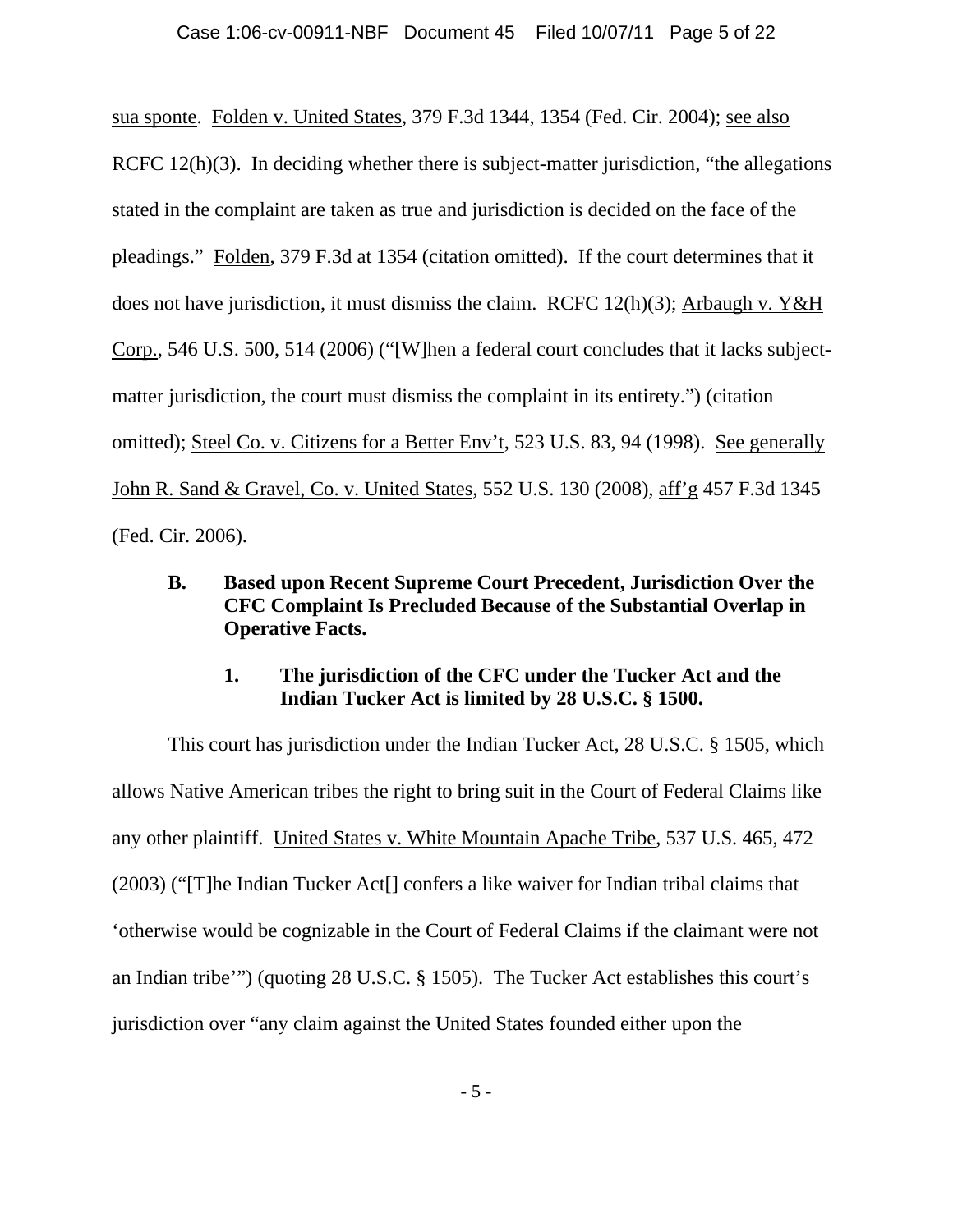Constitution, or any Act of Congress or any regulation of an executive department, or upon any express or implied contract with the United States, or for liquidated or unliquidated damages in cases not sounding in tort." 28 U.S.C.  $\S$  1491(a)(1). Like the general Tucker Act, the Indian Tucker Act does not confer any substantive rights upon a plaintiff; a plaintiff must establish an independent substantive right to money damages from the United States in order for the case to proceed. See generally United States v. Mitchell, 463 U.S. 206 (1983). In Indian trust accounting cases, the substantive right must be found in statutes from which a trust relationship can be inferred, and one which can reasonably be construed to imply a money remedy for breach. Id. at 217-218. However, any claim brought in this court is subject to the limitations of section 1500. Section 1500 provides:

The United States Court of Federal Claims shall not have jurisdiction of any claim for or in respect to which the plaintiff or his assignee has pending in any other court any suit or process against the United States or any person who, at the time when the cause of action alleged in such suit or process arose, was, in respect thereto, acting or professing to act, directly or indirectly under the authority of the United States.

28 U.S.C. § 1500.

## **2. The Tohono decision clarified the test for identity of claims under 28 U.S.C. § 1500.**

 As noted above, the court's issuance of the order to show cause and the government's argument for dismissal of the plaintiff's complaint is based primarily on Tohono, the recent Supreme Court case interpreting section 1500. The plaintiff in Tohono filed a district court action against federal officials alleging a breach of fiduciary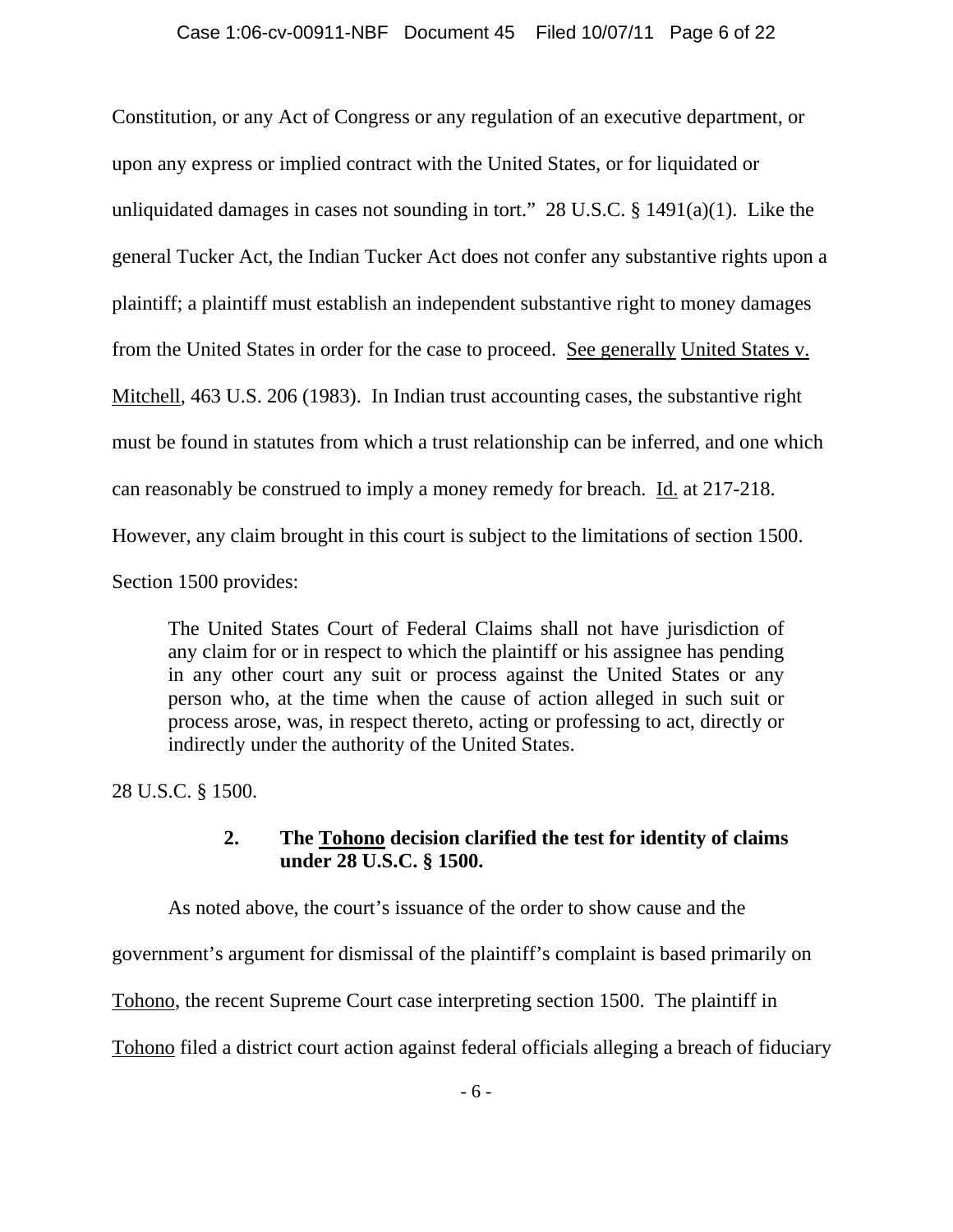duty with respect to the management of tribal assets held in trust by the government. United States v. Tohono O'Odham Nation, 131 S.Ct. 1723, 1727 (2011). In its district court case, the plaintiff sought equitable relief, including an accounting of trust property. Id. The day after filing its complaint in district court, the plaintiff filed a complaint in the Court of Federal Claims, alleging nearly identical breaches of fiduciary duties based upon the same tribal assets and sources of fiduciary duty, but seeking money damages. Id. The Court of Federal Claims dismissed the case based on section 1500, holding that "Section 1500 divests this court of jurisdiction over plaintiff's claim because it arises from the same operative facts and seeks the same relief as the claim in district court." Tohono O'Odham Nation v. United States, 79 Fed. Cl. 645, 659 (2007). The Federal Circuit reversed based on Circuit precedent, holding that section 1500 is only applicable if two claims both "arise from the same operative facts" and "seek the same relief." Tohono O'Odham Nation v. United States, 559 F.3d 1284, 1288 (Fed. Cir. 2009) (quoting Loveladies Harbor, Inc. v. United States, 27 F.3d 1545, 1551 (Fed. Cir. 1994) (en banc) ("For the Court of Federal Claims to be precluded from hearing a claim under §1500, the claim pending in another court must arise from the same operative facts, and must seek the same relief" (emphases in original))). The Circuit found that the relief sought in the Court of Federal Claims action was different from that sought in the district court, and thus section 1500 did not divest the Court of Federal Claims of jurisdiction over the subject complaint.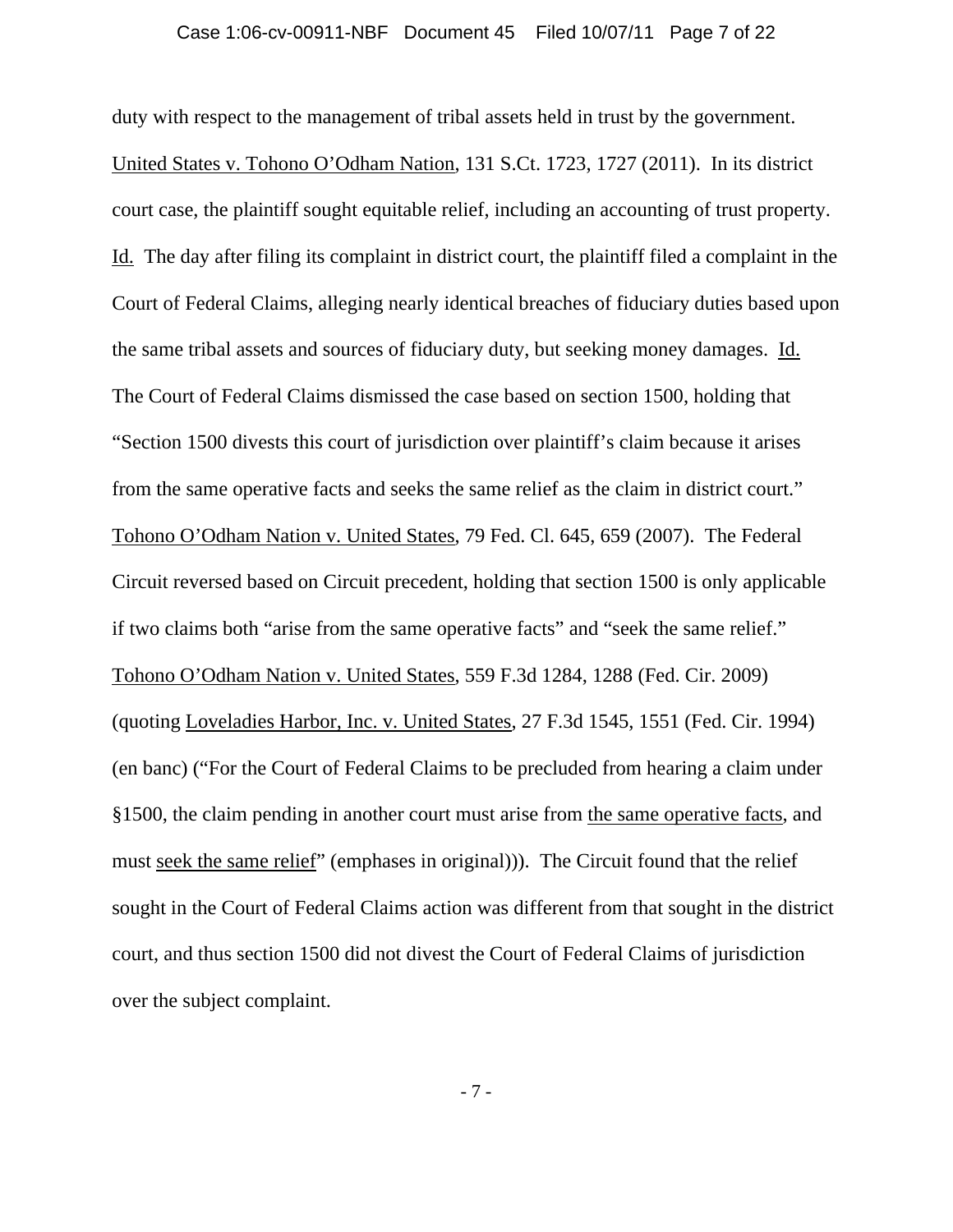The Supreme Court reversed the Federal Circuit, holding that the relief sought in two complaints is superfluous to the question of whether two suits are "for or in respect to" the same claim within the meaning of section 1500. The Supreme Court in Tohono explained that, regarding section 1500, "[t]he rule is more straightforward than its complex wording suggests. The CFC has no jurisdiction over a claim if the plaintiff has another suit for or in respect to that claim pending against the United States or its agents." Tohono, 131 S.Ct. at 1727. The Court went on to state that "[t]wo suits are for or in respect to the same claim, precluding jurisdiction in the CFC, if they are based on substantially the same operative facts, regardless of the relief sought in each suit." Id. at 1731 (emphasis added). The Court held that the statute's use of the phrase "in respect to" "does not resolve all doubt as to the scope of the jurisdictional bar, but 'it does make it clear that Congress did not intend the statute to be rendered useless by a narrow concept of identity.'" Id. at 1728 (quoting Keene, 508 U.S. at 213). "It suggests a broad prohibition, regardless of whether 'claim' carries a special or limited meaning."<sup>[3](#page-7-0)</sup> Id. The

<span id="page-7-0"></span><sup>&</sup>lt;sup>3</sup> The Court noted that any hardship its ruling would cause the Tohono O'Odham Nation was "far from clear" because although the plaintiff's CFC case would have to be dismissed, an Indian tribe in the plaintiff's position could always bring a suit in the Court of Federal Claims after resolution of the district court case because the statute of limitations on Indian trust mismanagement claims would only begin to run once the government provided an appropriate accounting. Tohono, 131 S.Ct. at 1731. Regardless, the Court held:

Even were some hardship to be shown, considerations of policy divorced from the statute's text and purpose could not override its meaning. Although Congress has permitted claims against the United States for monetary relief in the CFC, that relief is available by grace and not by right. . . . If indeed the statute leads to incomplete relief, and if plaintiffs like the Nation are dissatisfied, they are free to direct their complaints to Congress.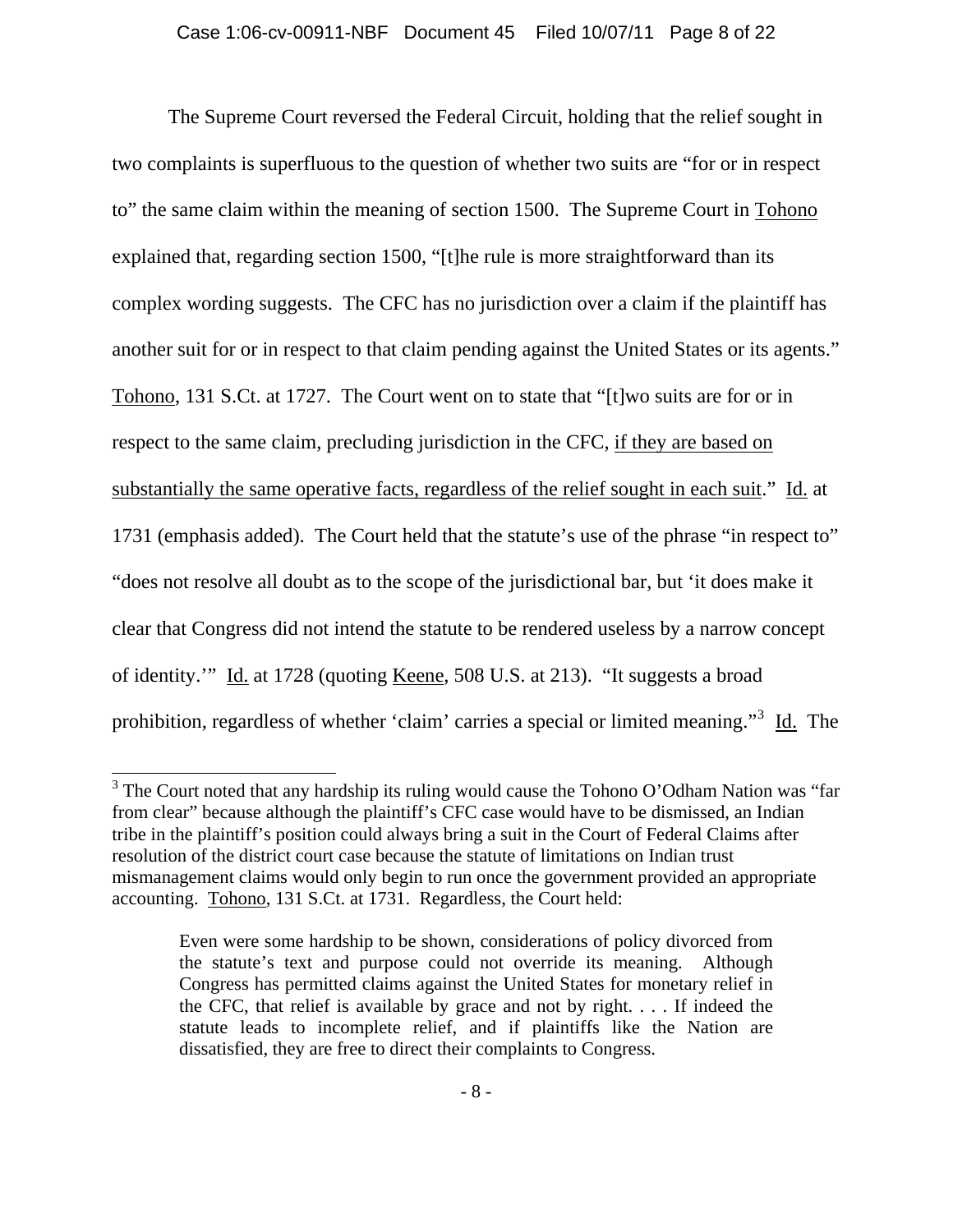Court concluded, as the Court of Federal Claims had, that the plaintiff's two suits had "substantial overlap in operative facts" based upon the identity of the trust assets at issue and the alleged breaches of fiduciary duty, and noted, "Indeed, it appears that the Nation could have filed two identical complaints, save the caption and prayer for relief, without changing either suit in any significant respect." Id. at 1731. Thus, the Court held, the Court of Federal Claims possessed no jurisdiction over the claim until the district court case was either dismissed or "complet[e]" and that after that time, the plaintiff would be "free to file suit again in the CFC if the statute of limitations is no bar." Id.

#### **3. The district court complaint and the CFC complaint share the same operative facts.**

 In this case, the plaintiff contends that, unlike the plaintiff in Tohono, it has not filed virtually identical complaints and argues that the two complaints do not contain the same factual allegations and are based on different operative facts. The plaintiff argues that the operative facts of each case are confined to the trust duties at issue in each case and that the proof necessary to prevail in the two cases are entirely different. For the district court action the plaintiff contends the operative facts "concern the government's conduct in providing an accounting, as well as the nature, scope, accuracy and completeness of the accounting," whereas for the CFC action the operative facts "identify the source and nature of defendant's fiduciary obligations to manage tribal monetary and non-monetary trust assets" and "do not involve the evaluation of any accounting." Pl.'s Suppl. Br. 5-6. The plaintiff also contends that the court should construe any overlapping  $\overline{a}$ Id. (internal citations omitted).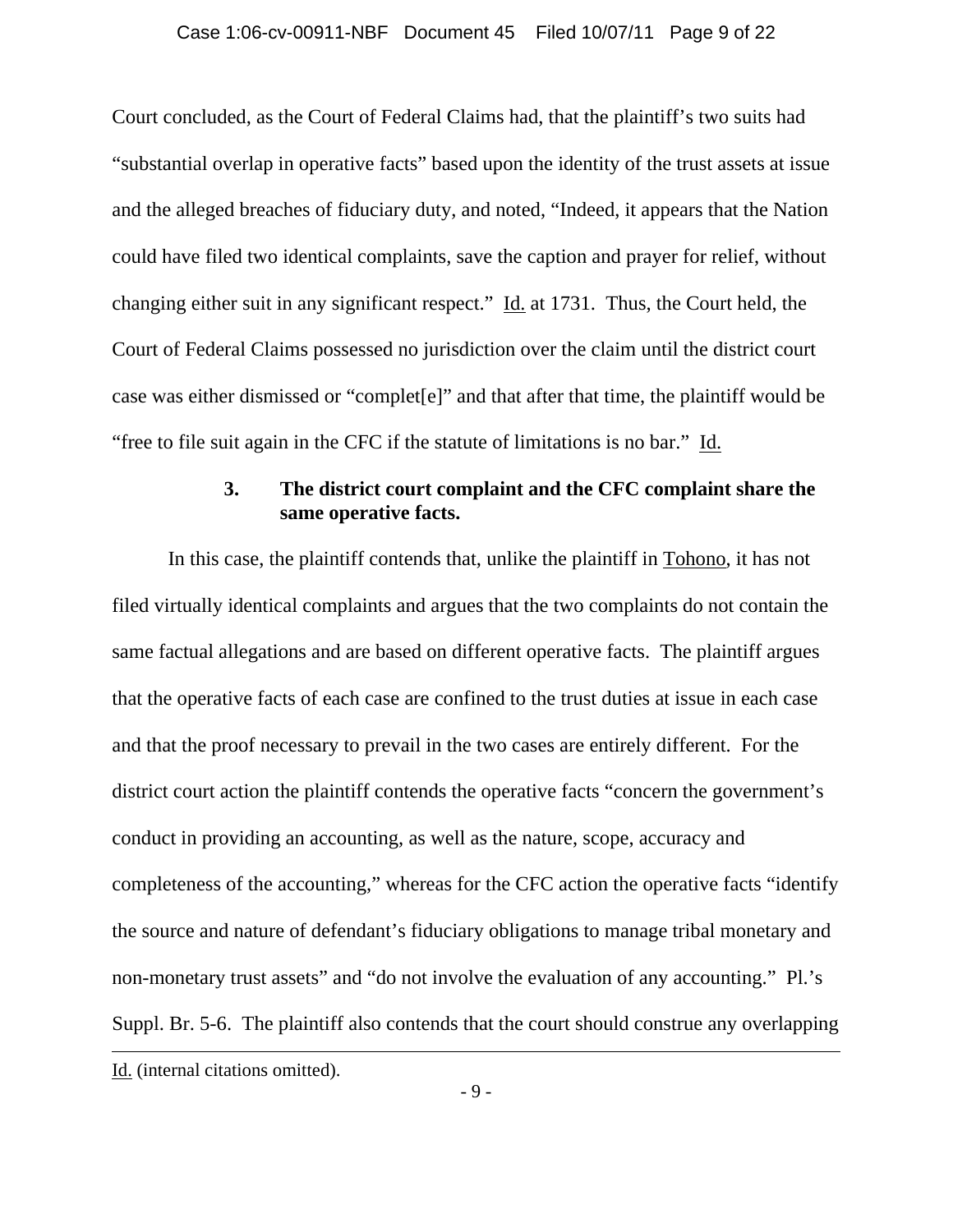## Case 1:06-cv-00911-NBF Document 45 Filed 10/07/11 Page 10 of 22

facts as merely background facts that are not material to the proof of the plaintiff's claims and therefore are not operative. See id. at 4-6. Moreover, the plaintiff contends the evidence that would be presented during the trial of the two cases will look very different, with the trial in district court "dominated by accounting issues" and the trial in the CFC "dominated by evidence relating to the handling of specific trust transactions and assets." Id. at 6.

In response, the government contends both the amended district court complaint and the CFC complaint allege claims that are based on substantially the same operative facts, and thus this court should dismiss this case for lack of subject-matter jurisdiction. Specifically, the government argues, "the two complaints use essentially identical factual allegations to assert that the United States, as trustee, breached fiduciary duties owed to Plaintiff by allegedly failing to account properly for and to manage properly Plaintiff's trust funds and assets." Def.'s Resp. 5-6 (comparing District Compl. ¶¶ 16, 18-20, 26 with CFC Compl.  $\P$ [20, 22, 23, 35). Further, the government argues that the plaintiff's contentions regarding the distinction between background and operative facts in this case as well as the plaintiff's anticipated production of different evidence at the two potential trials are meritless, where, as here, the plaintiff "recognizes that the accounting that it seeks in the district court involves the same operative facts at issue in its CFC Complaint and that the trust property at issue is the same for both cases." Def.'s Resp. 12 (citing CFC Compl. ¶ 23 ("To date, the Defendant has failed to provide that accounting or other sufficient information which would otherwise afford the Plaintiff the ability to determine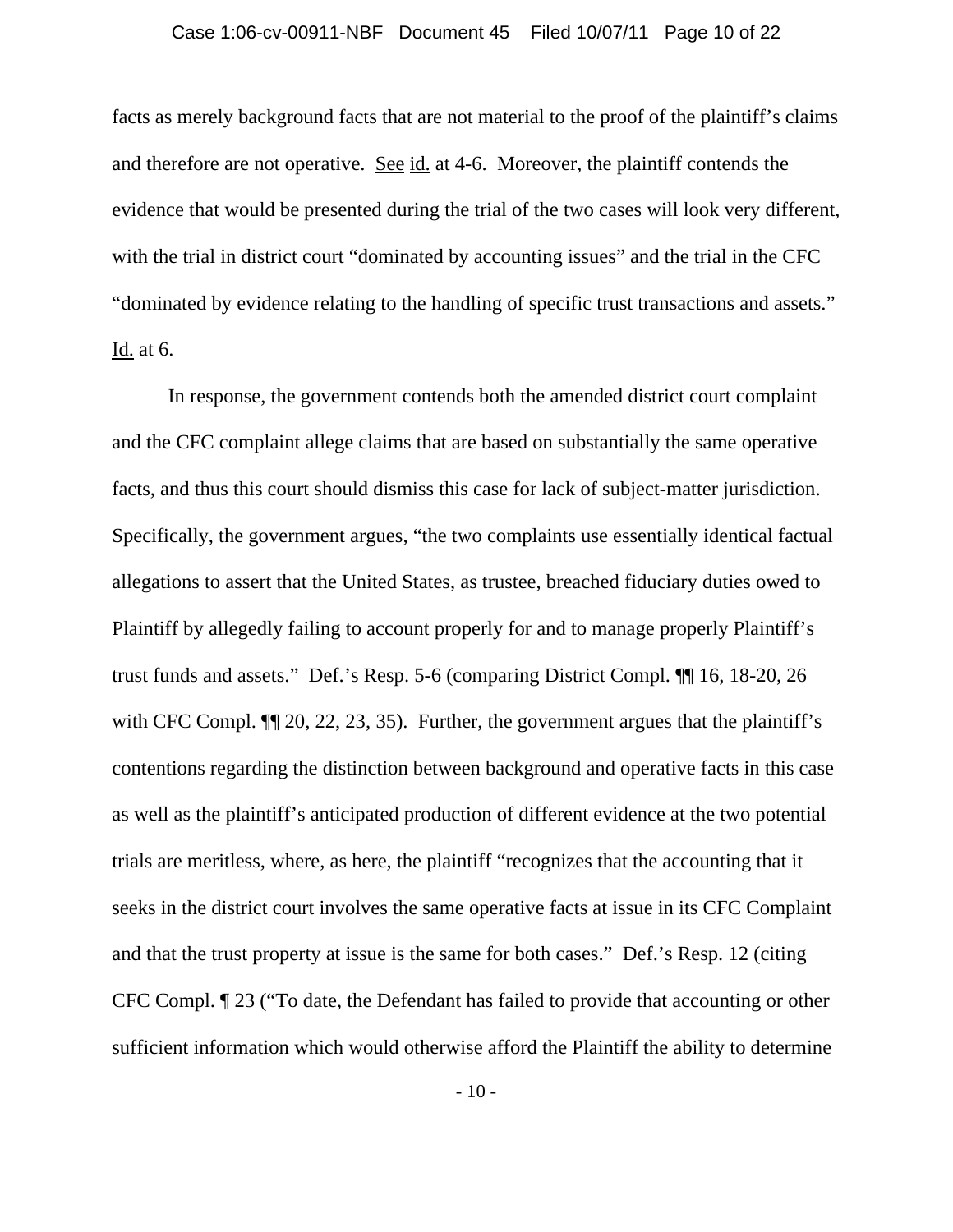whether, and to what extent, it has suffered a loss as a result of the Defendant's continual wrongdoing or other breaches of trust.")).

 The court finds that the government has the prevailing argument. As explained below, an examination of the amended district court complaint and CFC complaint reveals that at the time the CFC action was filed, the claims in each case arose from substantially the same operative facts. Indeed, contrary to the plaintiff's contentions, the side-by-side table set forth below demonstrates that the two complaints are virtually the same as the complaints at issue in Tohono.<sup>[4](#page-10-0)</sup>

| <b>Excerpts from CFC Complaint</b>                                                                                                                                                                                                                                                                                                                                                                                                                                                                                    | <b>Excerpts from Amended District Court Complaint</b>                                                                                                                                                                                                                                                                                                                                                                                  |
|-----------------------------------------------------------------------------------------------------------------------------------------------------------------------------------------------------------------------------------------------------------------------------------------------------------------------------------------------------------------------------------------------------------------------------------------------------------------------------------------------------------------------|----------------------------------------------------------------------------------------------------------------------------------------------------------------------------------------------------------------------------------------------------------------------------------------------------------------------------------------------------------------------------------------------------------------------------------------|
| Parties                                                                                                                                                                                                                                                                                                                                                                                                                                                                                                               | Parties                                                                                                                                                                                                                                                                                                                                                                                                                                |
| "Plaintiff, OMAHA TRIBE OF NEBRASKA is a<br>federally recognized Indian tribe, whose government<br>was reorganized under the Indian Reorganization Act of<br>1934 (IRA), 25 U.S.C. § 461 et seq. It is recognized by<br>the United States as a sovereign Indian tribe, under the<br>protection of the United States, with legal rights and<br>responsibilities which is eligible for the special<br>programs and services provided by the United States to<br>Indians because of their status as Indians, pursuant to | "Plaintiff is a federally recognized Indian tribe,<br>recognized by the United States a sovereign Indian tribe<br>with legal rights and responsibilities $\dots$ which is<br>eligible for the special programs and services provided<br>by the United States to Indians because of their status as<br>Indians, and because of the Plaintiff's treaties and other<br>agreements with the United States." Am. District<br>Compl. $\P$ 2. |
| Plaintiff's treaties and agreements with the United                                                                                                                                                                                                                                                                                                                                                                                                                                                                   | Defendants are office holders charged by law with                                                                                                                                                                                                                                                                                                                                                                                      |
| States, various Acts of Congress, and federal common                                                                                                                                                                                                                                                                                                                                                                                                                                                                  | carrying out the duties and responsibilities of the United                                                                                                                                                                                                                                                                                                                                                                             |

<span id="page-10-0"></span> $4$  The Supreme Court explained the substantial overlap in operative facts in  $Tohono$  as follows:

 $\overline{a}$ 

The two actions both allege that the United States holds the same assets in trust for the Nation's benefit. They describe almost identical breaches of fiduciary duty—that the United States engaged in self-dealing and imprudent investment, and failed to provide an accurate accounting of the assets held in trust, for example. Indeed, it appears that the Nation could have filed two identical complaints, save the caption and prayer for relief, without changing either suit in any significant respect.

Tohono, 131 S.Ct. at 1731 ("The CFC dismissed the action here in part because it concluded that the facts in the Nation's two suits were, 'for all practical purposes, identical.' [Tohono,] 79 Fed. Cl. [at] 656[]. It was correct to do so."); see also Tohono, 79 Fed. Cl. at 648-51 (comparing complaints in side-by-side tables).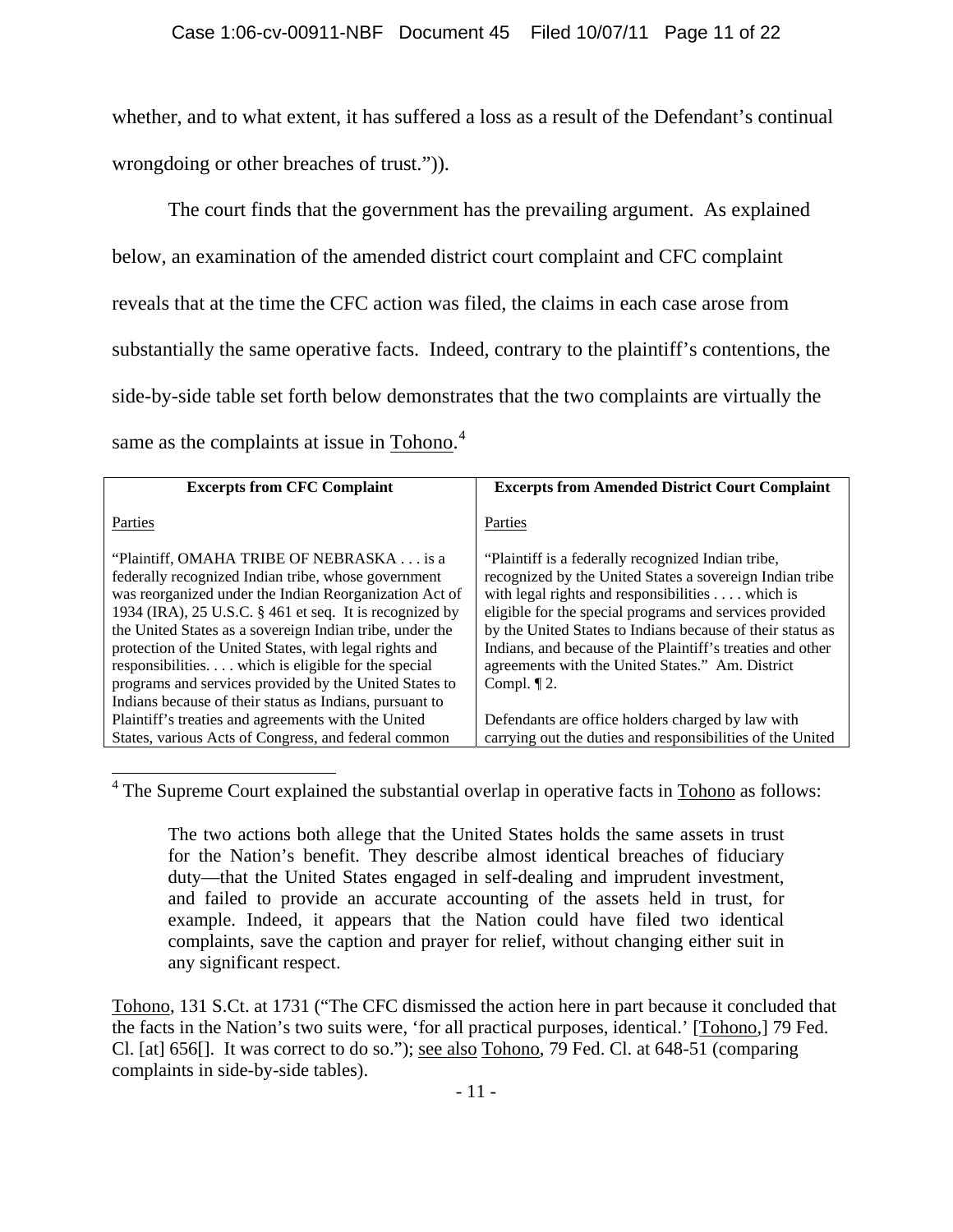| law." CFC Compl. [2.<br>Defendant is the United States of America. See id. 13.                                                                                                                                                                                                                                                                                                                                                                                                                                                                                                                                                                                                                                                                                                                                     | States as trustee for the Plaintiff, administering the<br>Plaintiff's trust funds, and preparing and maintaining<br>records in connection with those funds. See Id. 11 3-5.                                                                                                                                                                                                                                                                                                                                                                                                                                                                                                                                                                                                                                                                                                                                                                                                                                                                                                                                              |
|--------------------------------------------------------------------------------------------------------------------------------------------------------------------------------------------------------------------------------------------------------------------------------------------------------------------------------------------------------------------------------------------------------------------------------------------------------------------------------------------------------------------------------------------------------------------------------------------------------------------------------------------------------------------------------------------------------------------------------------------------------------------------------------------------------------------|--------------------------------------------------------------------------------------------------------------------------------------------------------------------------------------------------------------------------------------------------------------------------------------------------------------------------------------------------------------------------------------------------------------------------------------------------------------------------------------------------------------------------------------------------------------------------------------------------------------------------------------------------------------------------------------------------------------------------------------------------------------------------------------------------------------------------------------------------------------------------------------------------------------------------------------------------------------------------------------------------------------------------------------------------------------------------------------------------------------------------|
| Funds/Assets<br>"Plaintiff resides on the Omaha Indian Reservation. The<br>Plaintiff remains the successor in interest to the<br>signatories of certain Indian treaties with the United<br>States. Plaintiff is the beneficial owner of certain<br>monies certain land and other trust assets, title to<br>which is held in trust by the United States for the benefit<br>of the Plaintiff. Many of these lands are valuable for<br>grazing, agricultural and recreational uses. The<br>Plaintiff's trust assets also include the natural resources<br>located on that land, including water, timber, gravel,<br>and a variety of mineral reserves. It also includes off-<br>reservation trust lands, trust assets and usufructuary                                                                                | Funds/Assets<br>"Plaintiff resides within an Indian Reservation<br>established by the United States. The Plaintiff is a party<br>to, and/or the successor in interest to, the signatories of<br>certain Indian treaties with the United States and it is the<br>beneficial owner of certain monies  held in trust for<br>the Plaintiff by the United States, as well as of certain<br>land and other trust assets, title to which is held in trust<br>by the United States for the benefit of the Tribe. The<br>Plaintiff is also the owner of the natural resources<br>located on their land held in trust including<br>water, timber, and a variety of mineral reserves. The<br>Plaintiff's trust holdings also include land which is                                                                                                                                                                                                                                                                                                                                                                                  |
| rights." Id. $\P$ 11.<br>"Defendant has approved leases, easements, rights-of-<br>way and other uses and conveyances of the property and<br>the resources located therein [as well as] various<br>third party uses and taking of said land and resources. In<br>so doing the Defendant assumed responsibility for the<br>collection, deposit and investment of the income<br>generated or which should have been generated by such<br>conveyances and use rights." $\underline{Id}$ . $\P$ 15.<br>"The Treaties of 1815 and 1825 and many<br>subsequent Omaha Treaties provided for the payment of<br>monies [and] the creation of Trust fund accounts in<br>the United States Treasury and in some instances<br>established parameters for the management and use of<br>those monies." $\underline{Id}$ . $\P$ 8. | valuable for grazing, agricultural, and recreational use,<br>and for other purposes." Id. 18.<br>Defendant has "approved, among others: (A) agreements<br>for the use and extraction of natural resources which are<br>or were located on the Plaintiff's trust property, (B)<br>leases of the Plaintiff's trust lands, (C) easements across<br>Plaintiff's trust land, (D) grazing permits on the<br>Plaintiff's trust land, and (E) other grants, to third<br>parties, of the authority to use certain of the Plaintiff's<br>trust lands and natural resources for specific purposes<br>[and] in certain limited instances, conveyed title to<br>third parties and approved the use of certain of the<br>Plaintiff's trust lands for Federal purposes. By granting<br>these rights, the Defendant assumed the legal<br>responsibility for the collection of fair and equitable<br>compensation for those conveyances or uses including,<br>but not limited to: royalty payments, grazing fees, rents,<br>purchase prices, and such other fees and payments as are<br>or were appropriate." $\underline{Id}$ . $\P$ 12. |
| <b>Trust Obligations</b><br>"Under the terms of its treaties, and under other<br>applicable law, tribal land held in trust and the trust<br>resources located on the Plaintiff's lands are inalienable<br>except as authorized by Congress, or by the terms and<br>conditions of the Plaintiff's treaties with the United<br>States and the Plaintiff's federally approved organic<br>documents. See, the Constitution and By-Laws of the<br>Omaha Tribe. Congress has granted the Secretary of the<br>Interior the authority to approve certain limited<br>conveyances of certain interests in the Plaintiff's trust<br>lands and trust resources, including but not limited to:                                                                                                                                  | <b>Trust Obligations</b><br>"Under the terms of its treaties, and under other<br>applicable law, tribal land held in trust and the tribal<br>resources located on those trust lands are inalienable<br>except as authorized by Congress, or by the terms and<br>conditions of the Plaintiff's treaties with the United<br>States. 25 U.S.C. [§] 177. Congress has granted the<br>Secretary of the Interior the authority to approve<br>conveyances of certain interests in the Plaintiff's trust<br>lands and trust resources, including but not limited to:<br>leases, easements, rights of way, resource harvesting and<br>resource use agreements. Federal law also generally                                                                                                                                                                                                                                                                                                                                                                                                                                         |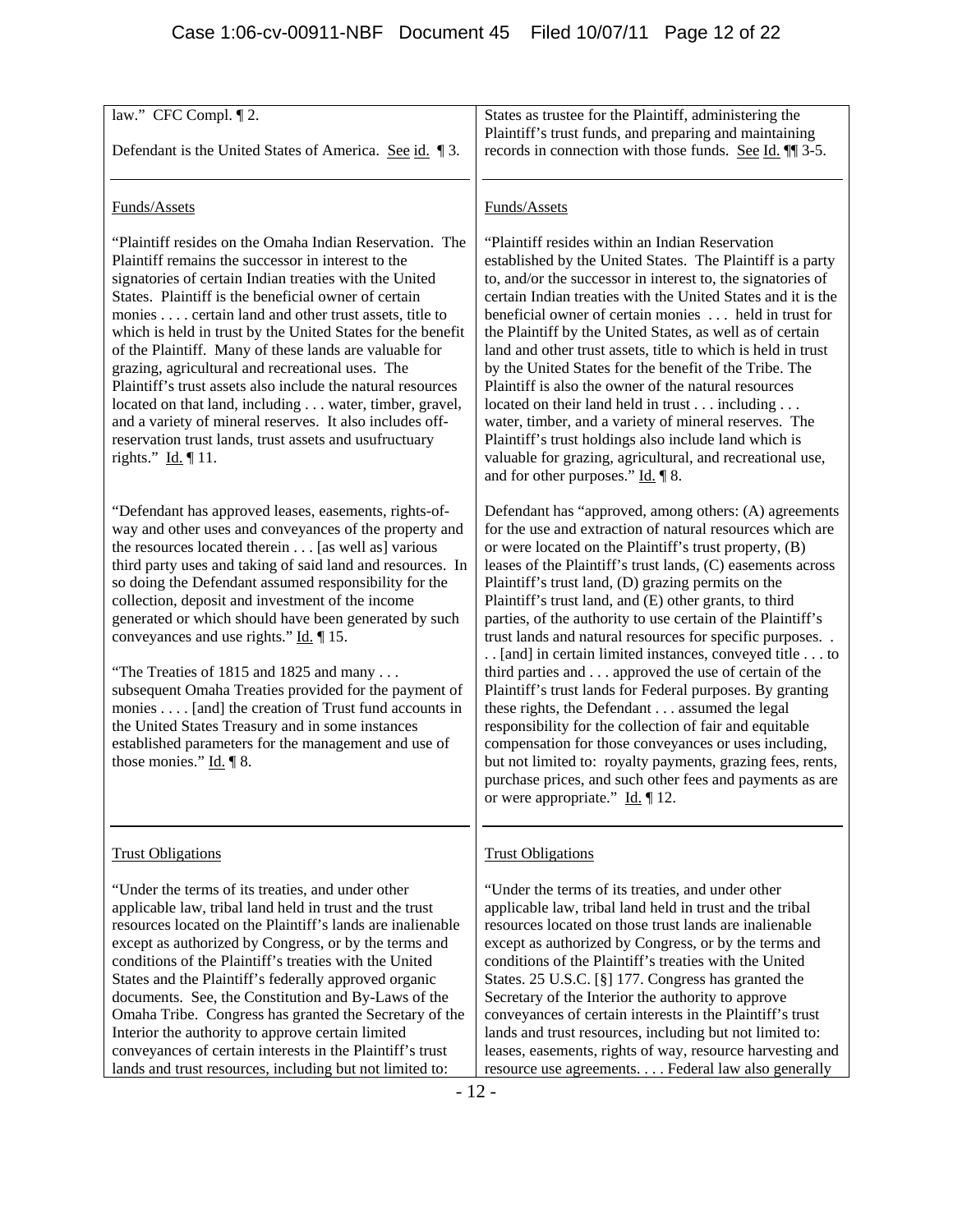| leases, easements, rights of way, resource harvesting and<br>resource use agreements. Federal law also generally<br>requires that compensation be paid to the Plaintiff for the<br>conveyance and/or use of its trust lands and trust<br>resources." $\underline{Id}$ . 12.                                                                                                                                                                                                                                                   | requires that compensation be paid to the Plaintiff for the<br>conveyance and the use of tribal lands and tribal trust<br>resources." $\underline{Id}$ . $\P$ 9.                                                                                                                                                                                                                                                                          |
|-------------------------------------------------------------------------------------------------------------------------------------------------------------------------------------------------------------------------------------------------------------------------------------------------------------------------------------------------------------------------------------------------------------------------------------------------------------------------------------------------------------------------------|-------------------------------------------------------------------------------------------------------------------------------------------------------------------------------------------------------------------------------------------------------------------------------------------------------------------------------------------------------------------------------------------------------------------------------------------|
| "Because the United States holds the Plaintiff's lands,<br>resources and the proceeds generated by and from the<br>use, sale, or taking of said resources in trust, it has<br>assumed the obligations of a trustee As trustee, the<br>United States has a fiduciary duty to the Plaintiff to<br>administer the trust with the greatest skill and care<br>possessed by a trustee This includes a duty to insure<br>that the tribal trust property, funds and assets are<br>protected, preserved and managed in full compliance | "Because the United States holds the Plaintiff's trust<br>lands, trust resources and the proceeds generated by or<br>from the use, sale, or taking of said resources in trust, it<br>has assumed the obligations of a trustee As trustee,<br>the United States has a fiduciary relationship with the<br>Plaintiff and an obligation to administer the trust with<br>the greatest skill and care possessed by the trustee." Id.<br>$\P14.$ |
| with the Defendant's trust duties and applicable law." Id.<br>$\P$ 16.<br>"Defendant in fact has undertaken and continues to<br>undertake the responsibilities to account for, manage,<br>and otherwise act as a fiduciary trustee on behalf of the<br>Plaintiff." Id. 121.                                                                                                                                                                                                                                                   | "The trust obligation of the United States includes,<br>among other duties, the duty to ensure that tribal trust<br>property and trust funds are protected, preserved and<br>managed so as to produce the highest and best use and<br>return to the tribal owner consistent with the trust<br>character of the property. Said duty requires the United<br>States to further insure that the Plaintiff is afforded its                     |
| "In Article 1 of the Treaty of March 16, 1854 the<br>Congress established the Omaha Indian Reservation<br>While subsequent treaties and agreements diminished or<br>altered the boundaries of Plaintiff's original Reservation<br>and land holdings, the United States maintained a<br>fiduciary obligation to protect those lands and the<br>Plaintiff's interest therein " Id. $\P$ 9-10.                                                                                                                                   | full rights to compensation." $\underline{Id}$ . $\P$ 15.<br>"Defendants have assumed the responsibility for the<br>investment of the corpus of the trust, including trust<br>assets, the income that was and is being generated by the<br>Plaintiff's trust lands, and trust resources and by the<br>other trust monies paid to the Plaintiff." $\underline{Id.} \P 13$ .                                                                |
| "Congress authorized the Secretary of the Interior to<br>collect income from tribal trust property and to deposit<br>such trust income for the benefit of the Plaintiff.<br>[and] directed that interest be paid on tribal trust funds,                                                                                                                                                                                                                                                                                       | "Congress has charged the Defendants with fulfilling the<br>obligations of the United States as trustee and with the<br>responsibility for the administration and management of<br>all trust property of the Plaintiff in compliance with the<br>Constitution" Id. $\P$ 17.                                                                                                                                                               |
| and required that such trust funds be invested. [T]he<br>United States assumed a statutory duty to properly<br>administer and manage the Plaintiff's trust assets,<br>monies and property for the highest and best use of the<br>Plaintiff." Id. 13.                                                                                                                                                                                                                                                                          | "[T]he United States took possession of certain of the<br>Plaintiff's lands and other valuable resources. When the<br>United States took possession of those items it obligated<br>itself to provide specific consideration to the Plaintiff<br>. [C]onsideration often took the form of money and/or                                                                                                                                     |
| "Congress has consistently required the United<br>States to increase the productivity of funds that it holds<br>in trust for Indian Tribes." Id. ¶ 14.                                                                                                                                                                                                                                                                                                                                                                        | goods and services which were to be provided by the<br>United States to the Plaintiff [and] managed by the<br>United States until that consideration was delivered." Id.                                                                                                                                                                                                                                                                  |
| "Court of Federal Claims has  consistently held the<br>United States responsible for investing Indian trust funds<br>in the highest yielding investment vehicles available to<br>the funds in question." $\underline{Id}$ . [17.]                                                                                                                                                                                                                                                                                             | $\P$ 11.                                                                                                                                                                                                                                                                                                                                                                                                                                  |
| "The trust obligation of the United States includes<br>the duty to insure that tribal trust property and trust<br>funds are protected, preserved and managed so as to<br>insure the highest and best use of those assets and funds,                                                                                                                                                                                                                                                                                           |                                                                                                                                                                                                                                                                                                                                                                                                                                           |

insure the highest and best use of those assets and funds,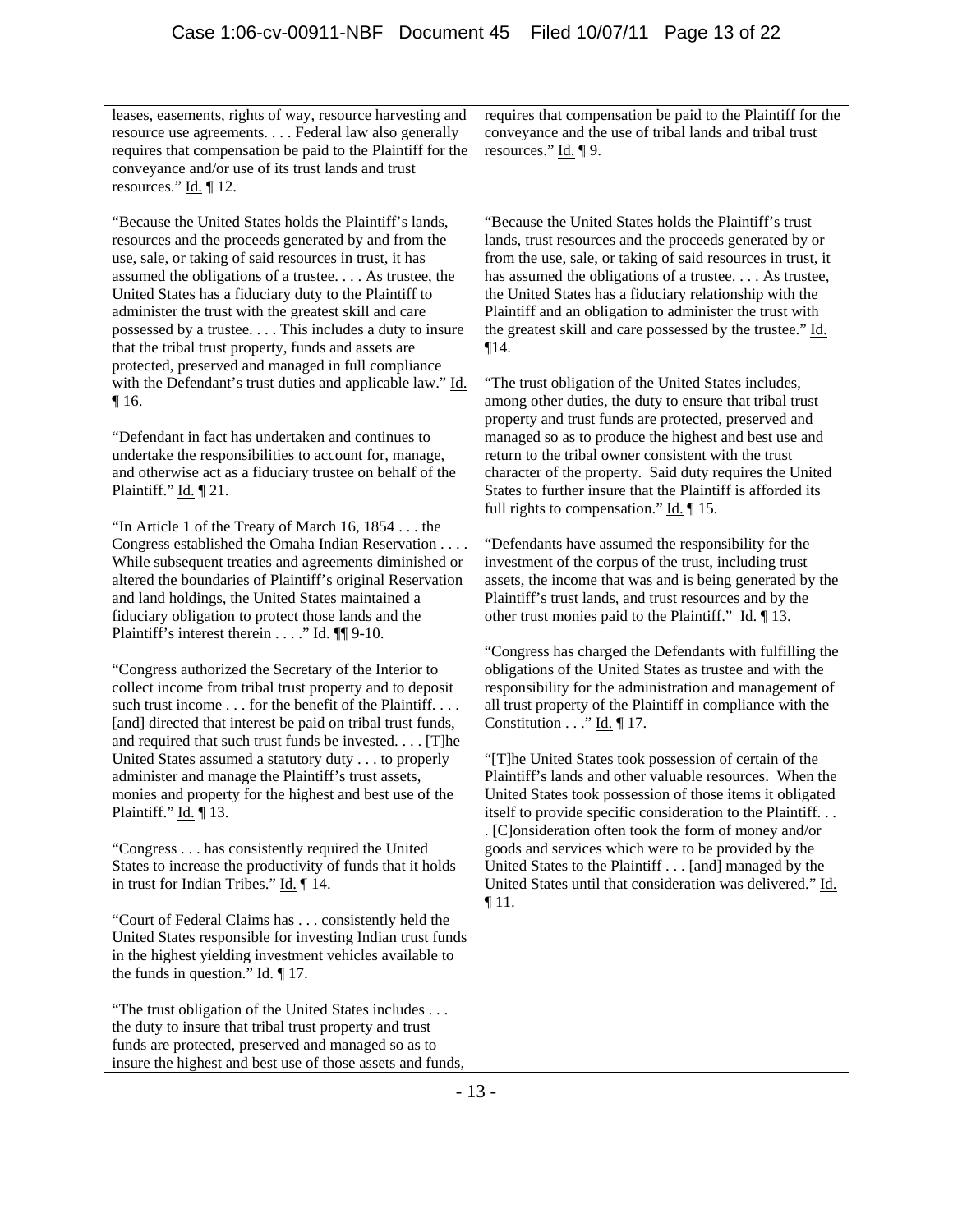|          | the highest revenue to the tribal owner consistent                        |                                                           |
|----------|---------------------------------------------------------------------------|-----------------------------------------------------------|
|          | with the trust character of the property $\dots$ [and] to                 |                                                           |
|          | further insure that the Plaintiff is afforded its full rights             |                                                           |
|          | to compensation for any taking of trust assets." $\underline{Id}$ .   18. |                                                           |
|          |                                                                           |                                                           |
|          | "The Defendant also has responsibility to:                                | "The trust obligations of the United States also include. |
|          | A. Provide adequate systems for accounting for                            | the duty to:                                              |
|          | and reporting trust fund balances;                                        | (A) collect trust funds rightfully owed to the            |
|          | B. Provide adequate controls over receipts and                            | Plaintiff;                                                |
|          | disbursements;                                                            | (B) create trust accounts to hold those funds[;]          |
| C.       | Provide periodic and timely reconciliations to                            | (C) insure that the monies owed or paid for the           |
|          | insure the accuracy of accounts;                                          | loss or use of tribal lands and trust                     |
|          | D. Determine accurate cash balances;                                      | resources are placed into those accounts,                 |
|          |                                                                           |                                                           |
| Е.       | Prepare and supply account holders with                                   | (D) maintain adequate records with respect to             |
|          | periodic statements of their account                                      | the Plaintiff's trust property,                           |
|          | performance and with balances of their account                            | (E) maintain adequate systems and controls to             |
|          | to be available on a daily basis;                                         | guard against errors or dishonesty;                       |
| F.       | Establish consistent written policies and                                 | (F) provide regular and accurate accountings              |
|          | procedures for trust fund management and                                  | to the Plaintiff as the trust beneficiary;                |
|          | accounting;                                                               | (G) refrain from self-dealing or benefiting from          |
| G.       | Provide adequate staffing, supervision and                                | the management of the trust property;                     |
|          | training for trust funds management and                                   | (H) insure the Federal Government's                       |
|          | accounting; and                                                           | compliance with the protections afforded                  |
| Н.       | Appropriately manage the natural resources                                | the Plaintiff under the Constitution of the               |
|          | located within the boundaries of Indian                                   | United States and other applicable law and                |
|          | reservations and trust lands." $\underline{Id}$ . [19.                    | to consult with the Plaintiff regarding the<br>(I)        |
|          |                                                                           | management of its trust property." Id. 16.                |
|          | "Trust obligations of the United States include the                       |                                                           |
| duty to: |                                                                           |                                                           |
|          | (a) exercise opportunities to obtain monetary                             | "By the Act of December 22, 1987 Congress                 |
|          | benefits from Plaintiff's trust land and                                  | imposed two requirements on the Defendants: (1) that      |
|          | resources.                                                                | they audit and reconcile tribal trust funds, and (2) that |
|          | (b) enter into reasonable contracts to advance those                      | they provide the tribes with an accounting of such        |
|          | opportunities                                                             | funds." <b>Id.</b> 122.                                   |
|          | (c) timely collect the trust funds rightly owed to                        |                                                           |
|          | the Plaintiff,                                                            |                                                           |
|          | (d) timely create trust accounts to hold those funds,                     |                                                           |
|          | (e) insure that the monies owed or paid for the loss                      |                                                           |
|          | or use of trust lands and resources are placed in                         |                                                           |
|          |                                                                           |                                                           |
|          | those accounts in a timely manner,                                        |                                                           |
|          | (f) maintain adequate records with respect to the                         |                                                           |
|          | Plaintiff's trust property,                                               |                                                           |
|          | (g) maintain adequate systems and controls to                             |                                                           |
|          | guard against errors or dishonesty,                                       |                                                           |
|          | (h) provide regular and accurate accountings to the                       |                                                           |
|          | Plaintiff as the trust beneficiary,                                       |                                                           |
| (i)      | refrain from self-dealing or benefiting from the                          |                                                           |
|          | management of the trust property,                                         |                                                           |
| (j)      | insure the Federal Government's compliance                                |                                                           |
|          | with the protections afforded the Plaintiff under                         |                                                           |
|          | the Constitution and other applicable law,                                |                                                           |
|          | and                                                                       |                                                           |
|          | (k) consult with the Plaintiff regarding the                              |                                                           |
|          | management of its trust property and the                                  |                                                           |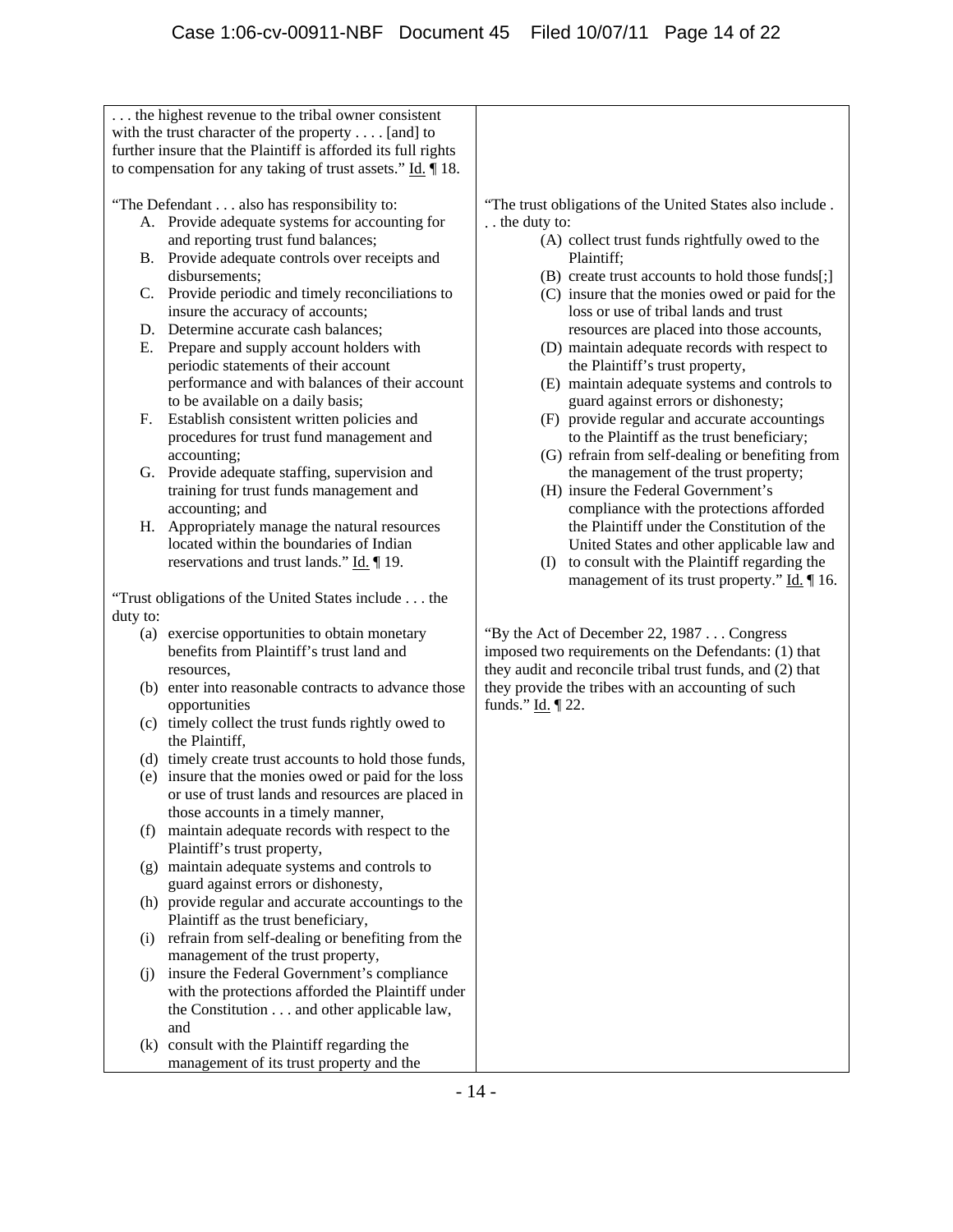| implementation of the Government's treaty                                                                               |                                                                                                                       |
|-------------------------------------------------------------------------------------------------------------------------|-----------------------------------------------------------------------------------------------------------------------|
| obligations." $\underline{Id}$ . $\P$ 20.                                                                               |                                                                                                                       |
|                                                                                                                         |                                                                                                                       |
| <b>Breaches of Trust</b>                                                                                                | <b>Breaches of Trust</b>                                                                                              |
|                                                                                                                         |                                                                                                                       |
| "The Defendant fraudulently concealed operative facts                                                                   | "Defendants have never rendered a full, accurate or                                                                   |
| concerning the existence of the causes of action, claims                                                                | timely audit or accounting to the Plaintiff of its trust                                                              |
| and other instances of its mismanagement of trust                                                                       | assets, or provided the Plaintiff with a clear statement as                                                           |
| property, assets and monies, so as to prevent the Plaintiff                                                             | to the origin or use of all of the funds in each of those                                                             |
| from fully prosecuting or pursuing its rights to a full and                                                             | accounts Defendants have kept and continue to keep                                                                    |
| complete accounting, damages and other claims arising                                                                   | the Plaintiff, who is the trust beneficiary, uninformed as                                                            |
| out of the Defendant's failures as alleged herein. In<br>furtherance of their fraudulent concealment and                | to: (A) the trust property, trust funds and trust resources<br>it owns or owned, (B) the income and interest that the |
| deception, the Defendant create[d] the false                                                                            | Plaintiff's currently owned and previously owned trust                                                                |
| appearance of a complete and meaningful accounting or                                                                   | property, resources and funds have produced, and (C)                                                                  |
| reconciliation of funds or monies otherwise due                                                                         | what disposition $-$ if any $-$ has been made of that                                                                 |
| Plaintiff, and continuously have continued to conceal                                                                   | income; and (D) whether the United States has properly                                                                |
| the facts which would support Plaintiff's claims, so as to                                                              | managed the Plaintiff's trust assets." $\underline{Id}$ . 18.                                                         |
| delay the accrual of any cause of action otherwise                                                                      |                                                                                                                       |
| arising out of the mismanagement of Plaintiff's                                                                         | "[M]ismanagement has resulted in losses to the                                                                        |
| properties, land and other trust assets. Defendant has                                                                  | Plaintiff, a trust beneficiary. However, the extent of the                                                            |
| continued, up to the present time, to fail to render any                                                                | losses is unknown to the Plaintiff at this time because                                                               |
| bonafide reconciliation and accounting despite being                                                                    | the Defendants have:                                                                                                  |
| legally obligated to provide such under applicable                                                                      | (A) failed to provide the Plaintiff with a full                                                                       |
| federal law " Id. $\P$ 33-35.                                                                                           | and complete accounting of the source of                                                                              |
| "The Defendant's continuing widespread and well-                                                                        | its trust funds,<br>(B) failed to provide Plaintiff with accurate                                                     |
| documented Indian trust fund mismanagement, and other                                                                   | accounting of the amount contained in each                                                                            |
| breaches of trust have affected the Plaintiff's trust                                                                   | of its accounts ,                                                                                                     |
| assets and have caused monetary losses to the                                                                           | (C) failed to provide the Plaintiff with a                                                                            |
| Plaintiff." Id. 122.                                                                                                    | comprehensive statement of the use and                                                                                |
|                                                                                                                         | investment of its trust funds ,                                                                                       |
| "Defendant has failed to keep records of and/ or has                                                                    | (D) failed to maintain accurate books and                                                                             |
| failed to keep proper records regarding the Plaintiff's                                                                 | records of the Plaintiff's account,                                                                                   |
| trust accounts and assets Defendant has never                                                                           | (E) lost and destroyed relevant trust account                                                                         |
| provided the Plaintiff with a full and meaningful                                                                       | records.                                                                                                              |
| accounting of its trust assets and trust funds. Indeed<br>before filing this action, the Plaintiff filed a complaint in | (F) failed or refused to disclose known losses,<br>or unmade or incomplete payments to the                            |
| the United States District Court for the District of                                                                    | Plaintiff,                                                                                                            |
| Columbia demanding a full accounting of its trust                                                                       | (G) failed or refused to reimburse trust                                                                              |
| accounts, trust assets and trust property." Id. 1 23.                                                                   | beneficiaries for losses to their trust funds,                                                                        |
|                                                                                                                         | and                                                                                                                   |
| "The Defendant has failed to obtain and continues to fail                                                               | (H) failed to properly create certain trust                                                                           |
| to obtain the maximum investment return possible on                                                                     | accounts and deposit the appropriate                                                                                  |
| the Plaintiff's trust funds. This breach of fiduciary duty                                                              | monies in those accounts." $\underline{Id}$ . $\P$ 21.                                                                |
| has caused and continues to cause monetary loss to the                                                                  |                                                                                                                       |
| Plaintiff." <b>Id.</b> 1 24.                                                                                            | "Defendants have continued to fail to implement the                                                                   |
|                                                                                                                         | reforms required by law and have hampered the Special                                                                 |
| "Congress [undertook] an investigation into<br>Defendant's management and oversight over tribal trust                   | Trustee for American Indians in his efforts to perform<br>his legal obligations." $\underline{Id}$ . $\P$ 25.         |
| accounts [and] has recognized the gross breaches of                                                                     |                                                                                                                       |
| trust described herein." $\underline{Id}$ . [25.]                                                                       | "To date, the Defendants have failed to provide the                                                                   |
|                                                                                                                         | Plaintiff with a full, accurate and timely accounting of                                                              |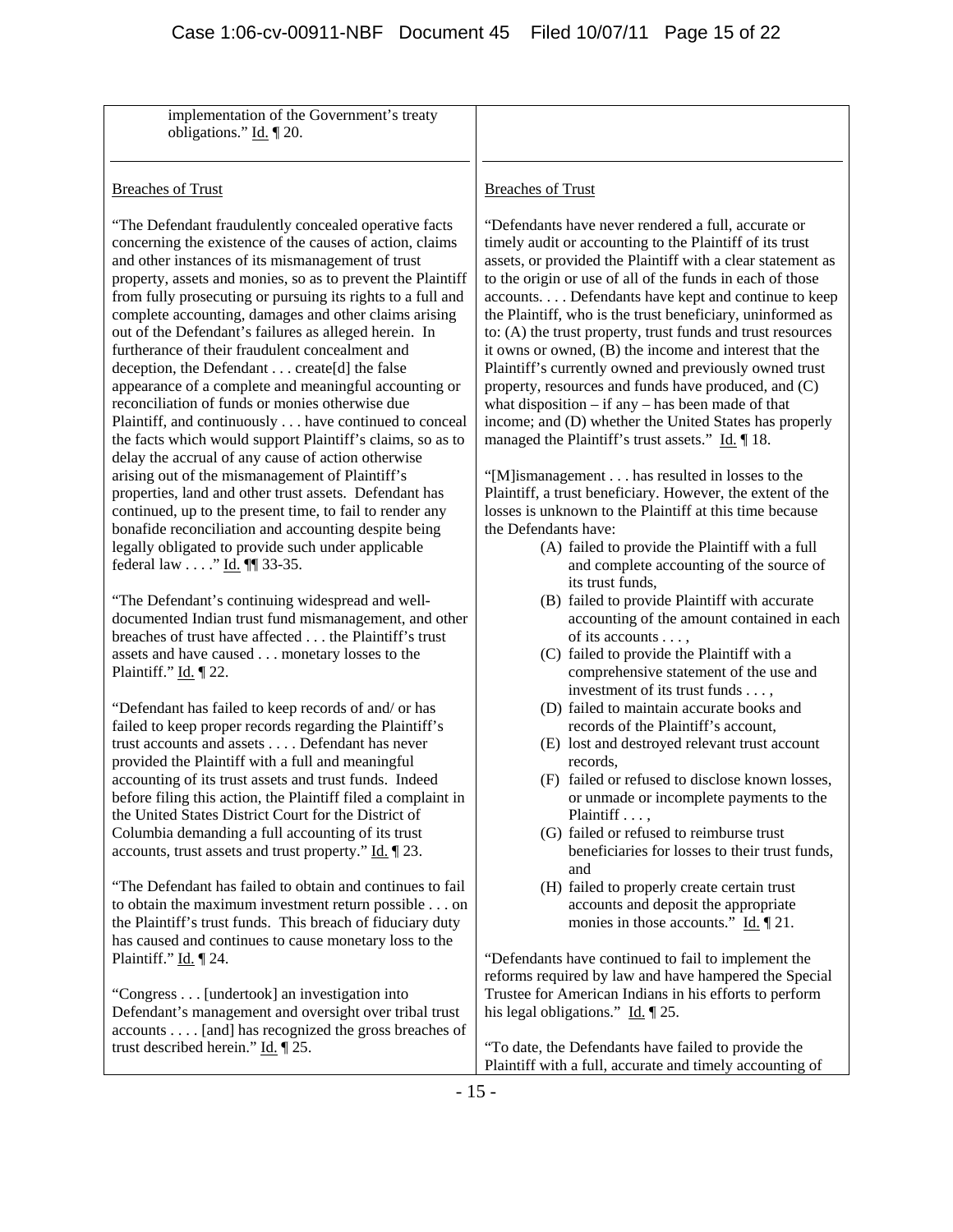"Defendant has breached its fiduciary duty . . . through  $B. \ldots$  by failing to deposit the Plaintiff's trust monies in interest bearing accounts in a timely  $C. \ldots$  by failing to properly invest the Plaintiff[']s and best price for the use and taking of royalties or other proceeds on leases, permits, rights-of-way  $\dots$  and/or by failing to collect e encumber, waste, damage, spoil and otherwis I. . . . by allowing churches, schools, government agencies and other third parties to have the use J. ... by allowing third parties to cause damage to the Plaintiff's trust properties and natural  $K. \ldots$  by failing to enforce the reverter clause L. . . . . by failing to properly invest and manage the Plaintiff's judgment funds, Congressionally appropriated funds and other trust monies in a the maximum investment return possible.  $N. \ldots$  by failing to exercise opportunities which would have maximized the productive use of  $\Omega$ . . . . by failing to provide the consideration it them in clear breach of their trust responsibility."  $\underline{Id}$ . its conduct and omissions stated as follows: A. . . . by failing to obtain the highest available rates of interest and earnings on the Plaintiff's trust funds . . . . manner. trust monies in a timely manner. D. ... by prematurely withdrawing the Plaintiff's trust funds from interest generating accounts. E. . . . by entering into or authorizing below market value contracts, leases, permits, rightsof-way and other similar arrangements dealing with Plaintiff's real property and natural resources. F. . . . by generally failing to obtain the highest Plaintiff's trust assets. G. . . . by failing to charge, or collect rents, and deposit those monies in interest bearing accounts in a timely manner. H. . . . by allowing third parties to use, remove, take possession of the Plaintiff's trust assets without consultation with the Plaintiff and/or without adequate compensation. and benefit of Plaintiff[']s trust properties without adequate compensation. resources without paying compensation . . . . contained in various federal statutes and in various deeds and use agreements dealing with the Plaintiff's real property . . . . timely manner and in a manner which obtains M. . . . by failing to administer and manage the Plaintiff's trust lands, funds and property with the greatest skill and care required of a trustee. the Plaintiff's land and resources and the income derived there from. its trust funds and have failed to meet their other statutory and legal obligation to the Plaintiff leaving 26. injunctive relief compelling the Defendants to manage with their duties as the Plaintiff's guardian and trustee." Id.  $\P$  36 "The Plaintiff is entitled to declaratory and mandatory the Plaintiff's current and future trust funds and trust assets in full compliance with all applicable law and "The Tribe may have claims to damages that cannot be ascertained until after the Defendants make a reconciliation and accounting of the Tribe's trust property and accounts. Some of these claims, should they exist, will have to be filed in the United States Court of Federal Claims." Id. ¶ 38. "WHEREFORE, the Plaintiff prays: . . . 4. For a judicial order preserving any claims that the Plaintiff might uncover once it receives that accounting. 5. For an order directing the Defendants to manage all of the Plaintiff's current and future trust funds, properties and resources in full compliance with all applicable law and with their duties as the Plaintiff's guardian and trustee." Id. at 13 || 4-5 (Prayer for Relief).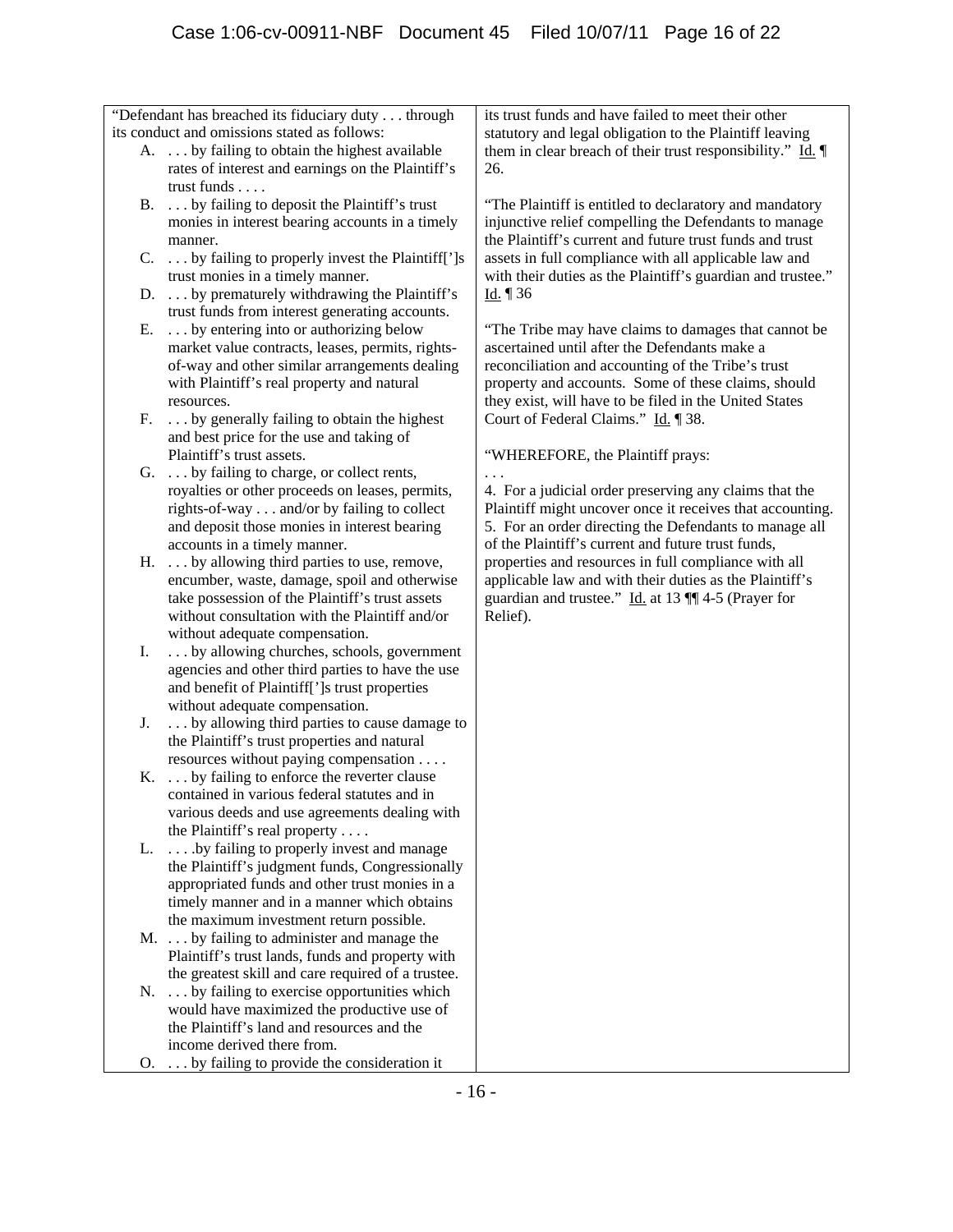|    | agreed to provide in and pursuant to                     |
|----|----------------------------------------------------------|
|    | treaties, statutes, appropriations, contracts and        |
|    | other agreements involving the Plaintiff.                |
|    | P.  by conveying or allowing the conveyance              |
|    | of the Plaintiff's trust assets to third parties         |
|    | without adequate compensation and                        |
|    | protections.                                             |
|    | $Q. \ldots$ by engaging in self-dealing and/or by        |
|    | converting the Plaintiff's trust assets to its own       |
|    | use without adequate compensation.                       |
|    | R.  by failing to adhere to the requirements of          |
|    | 25 U.S.C. §162d.                                         |
| S. | by failing to pay the Plaintiff the interest or          |
|    | compound interest on certain liquidated                  |
|    | amounts and judgments.                                   |
| T. | by failing to charge, enforce and collect late           |
|    | penalties, breach of contract penalties, trespass        |
|    | damages and penalties, insurance payments,               |
|    | certain cost share and other payment                     |
|    | obligations, condemnation awards, delinquent             |
|    | rent payments, damage claims and other similar           |
|    | damages and interest thereon.                            |
|    | U.  by failing to require lessee, permittees and         |
|    | other[] users of trust assets owned by the               |
|    | Plaintiff to procure bonds, insurance or surety          |
|    | arrangements to protect the rights of the                |
|    | Plaintiff and to collect from those sureties             |
|    | damages owed to the Plaintiff." $\underline{Id}$ . [37.] |
|    |                                                          |

The Supreme Court in Tohono did not provide a definition of "operative facts" for purposes of section 1500. See Central Pines Land Co. v. United States, No. 98-314L, 2011 WL 3913099, at \*7, \*7 n.4 (citing Black's Law Dictionary 670 (9th ed.) (defining "operative fact" as "A fact that constitutes the transaction or event on which a claim or defense is based.")). "However, courts have held that the facts alleged in two complaints need not be identical for section 1500 to apply; rather, the two complaints must stem from the same events." Id. at \*7 (citing Griffin v. United States, 590 F.3d 1291, 1294 (Fed. Cir. 2009) (finding that the same operative facts were present in two suits because the plaintiff's "injury for both claims stem[med] from the same single event"); Trusted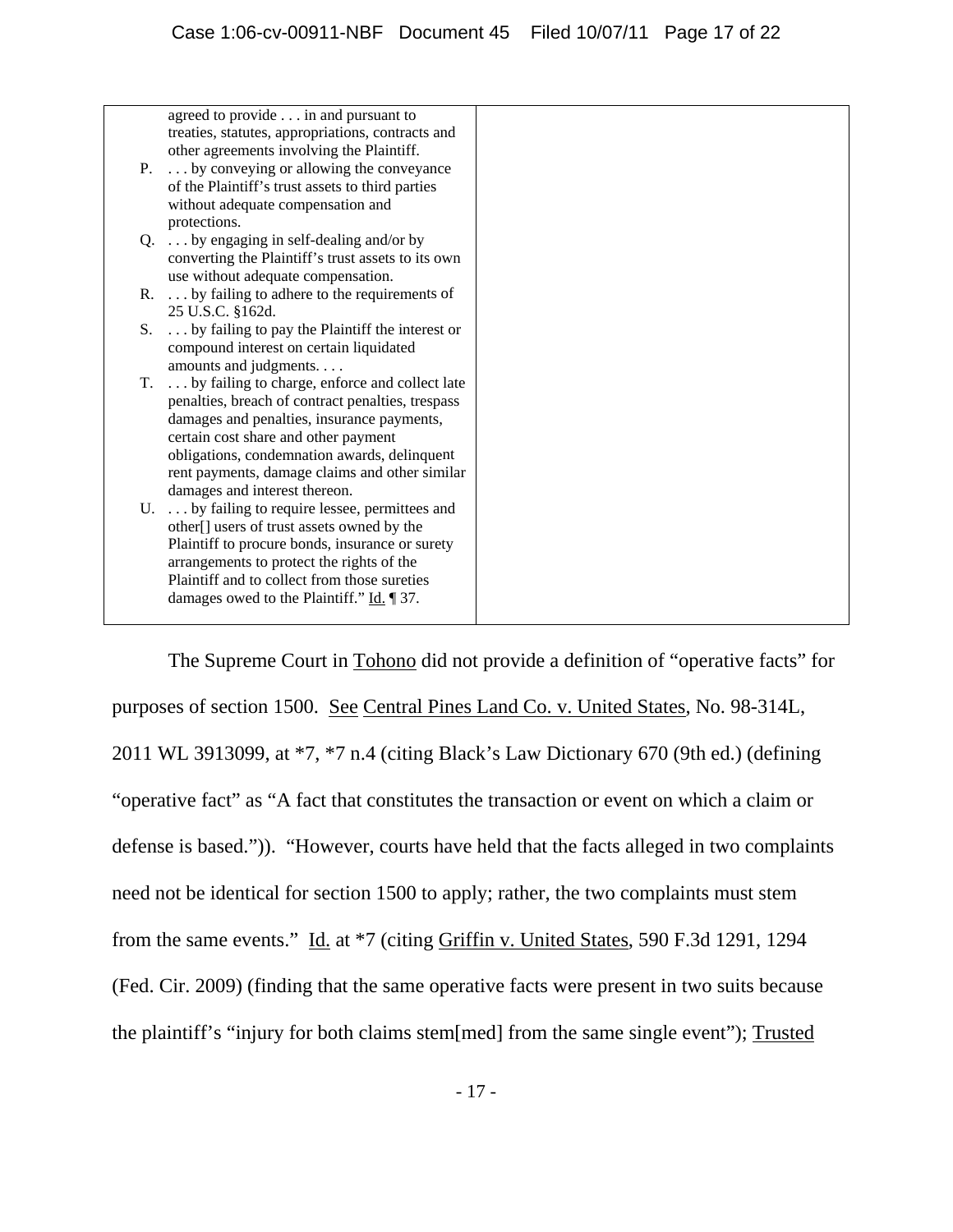Integration, Inc. v. United States, 93 Fed . Cl. 94, 100-103 (2010)). The Supreme Court

has also explained in Keene that a broad conception of the identity of facts is necessary to

give meaning to section 1500:

The decision in British American Tobacco [Co. v. United States, 89 Ct. Cl. 438 (1939),] strikes us, moreover, as a sensible reading of the statute, for it honors Congress's decision to limit Court of Federal Claims jurisdiction not only as to claims "for . . . which" the plaintiff has sued in another court, but as to those "in respect to which" he has sued elsewhere as well. While the does make it clear that Congress did not intend the statute to be rendered opportunity to maintain two suits arising from the same factual foundation. latter language does not set the limits of claim identity with any precision, it useless by a narrow concept of identity providing a correspondingly liberal

Keene, 508 U.S. at 213. Thus, the fact that certain facts may be needed to meet elements

of proof of a legal theory articulated in one complaint but not the other does not prevent a

finding that two complaints constitute the same claim for purposes of section 1500.

Trusted Integration, 93 Fed. Cl. at 102. As the Federal Circuit has explained:

[E]lements of proof are only relevant once a legal theory has been chosen. to the legal theory upon which a claimant seeks to enforce his demand . . . necessary to present a prima facie case under that theory. As previously discussed, the term "claim" in section 1500 "has no reference ." Since the legal theory is not relevant, neither are the elements of proof

Johns-Manville Corp. v. United States , 855 F.2d 1556, 1564 (Fed. Cir. 1988) (internal citation omitted).

This court has also previously held in Ak-Chin Indian Community v. United

States, 80 Fed. Cl. 305 (2008) that attempts to distinguish the government's trust duties in

each c omplaint are unavailing, where "the operative facts, those facts upon which

plaintiff's allegations of breaches of the government's trust responsibility are based, are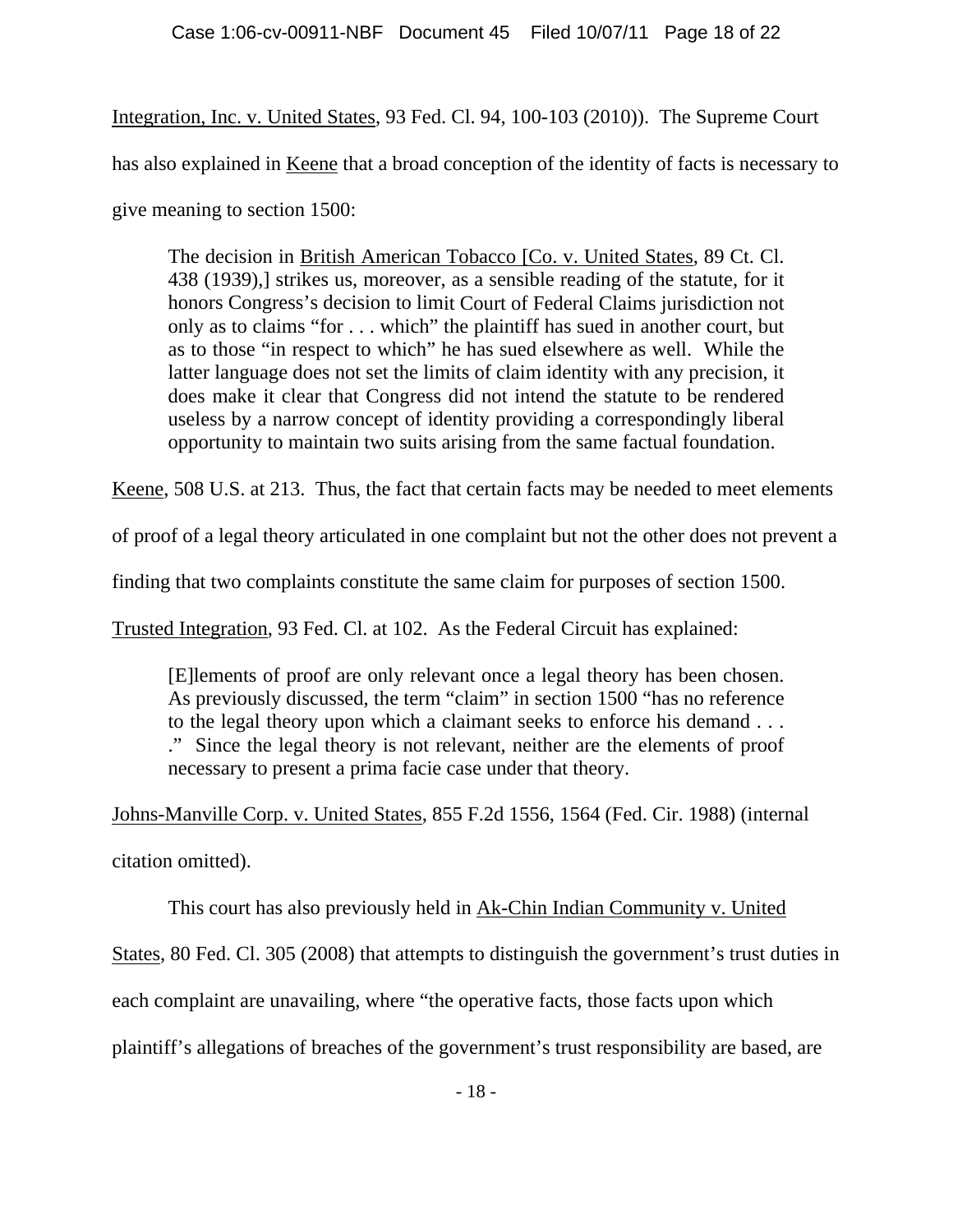the sam e in both the Court of Federal Claims complaint and the District Court

complaint." Id. at 319. The court explained the substantial overlap in operative facts in

Ak-Chin as follows:

In each action, the courts must consider the government's management and government's alleged failure to maintain records and account for plaintiff's government's collection, handling, and investment of the Communi ty's administration of plaintiff's trust. The court will be required to review the trust property by considering any existing records related to the trust funds and property. The nature of Indian trust cases and the government's trust responsibility owed to Indian tribes does not lend itself to a simple delineation or separation of operative facts as they pertain to the government's various duties owed to Indian tribes. It is not apparent to the court how it could address facts related to the government's duty to invest and deposit plaintiff's trust funds without considering the facts related to the government's overall trust obligations owed to plaintiff, including its duty to account. It is simply not the case that there are two different and and its Cou rt of Federal Claims complaint. Therefore, the court finds that separate sets of trust duties described in plaintiff's District Court complaint plaintiff's Court of Federal Claims complaint and District Court complaint bar. contain the same operative facts for purposes of the § 1500 jurisdictional

Id. at 319-20 (emphasis added). Again, in Red Cliff Band of Lake Superior Chippewa

Indians v. United States, No. 06-923L, slip op. (Fed. Cl. Sept. 19, 2011), the court

rejected these same arguments and dismissed the plaintiff's later-filed claim in this court

pursuant to section 1500 as follows:

The issue that plaintiff seeks to litigate here is the government's alleged failure to have managed trust assets in the manner required of a competent trustee. This case, in other words, focuses on what the government, as trustee, should have done. But that contention cannot be successfully established without at the same time demonstrating what the government actually did (or failed to do). Of necessity then, plaintiff's proof in this court must revisit the same facts that make up the substance of its district court case. Indeed, this very point is explicitly recognized in plaintiff's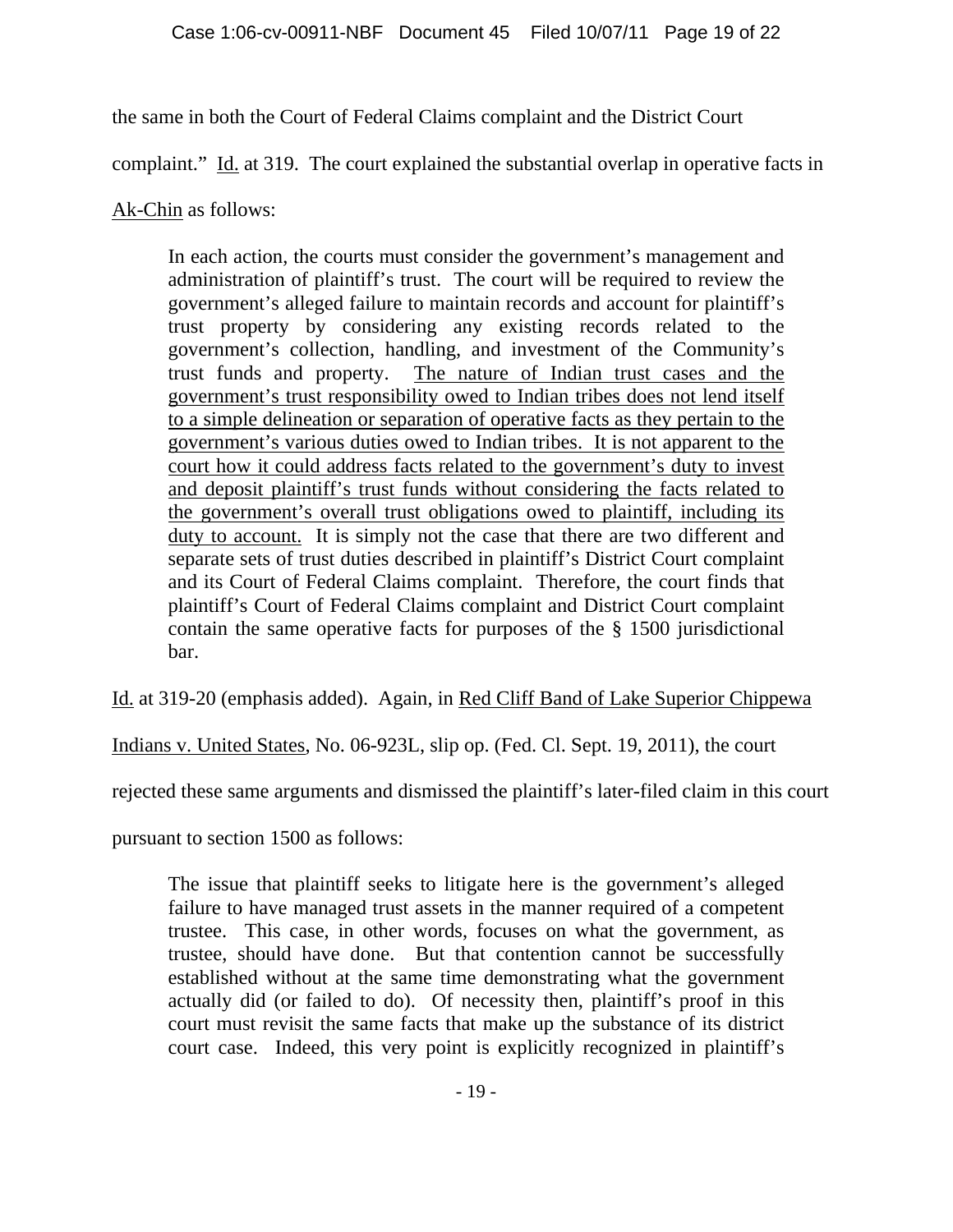district court complaint where it states as follows: "The Tribe may have claims to damages that cannot be ascertained until after the Defendants make a reconciliation and accounting of the Tribe's trust property and accounts. Some of these claims, should they exist, will have to be filed in the United States Court of Federal Claims."[5] The necessity for an accounting as a prelude to a suit for damages in this court that is recognized in the quoted text means, in simple terms, that a case here is dependent upon what the accounting data shows [or does not show]. And given this acknowledged evidentiary overlap, it is simply not correct to assert that the two actions . . . turn on different operative facts.

Id. at 2-3.

 $\overline{a}$ 

Tested by these standards, it is clear that the plaintiff's district court complaint and the complaint in this court constitute the same claim for purposes of section 1500. As in Tohono, the operative facts alleged in the two complaints substantially overlap and in certain instances are nearly identical. See Tohono, 131 S.Ct. at 1731 ("Two suits are for or in respect to the same claim, precluding jurisdiction in the CFC, if they are based on substantially the same operative facts, regardless of the relief sought in each suit."); see also Yankton Sioux Tribe v. United States, No. 2009-5027, 2011 WL 3873846, at \*1 (Fed. Cir. Sept. 2, 2011) ("[T]he Court of Federal Claims lacks jurisdiction if a suit based on substantially the same operative facts is pending in a district court regardless of whether the complaints seek overlapping relief."), aff'g Yankton Sioux Tribe v. United States, 84 Fed. Cl. 225 (2008).

Both complaints allege that the government failed to act as a prudent investor and otherwise mismanaged the plaintiff's trust funds and property. Both complaints allege

 $<sup>5</sup>$  Omaha Tribe has also made this statement in its district court complaint. See Am. District</sup> Compl. at ¶ 38.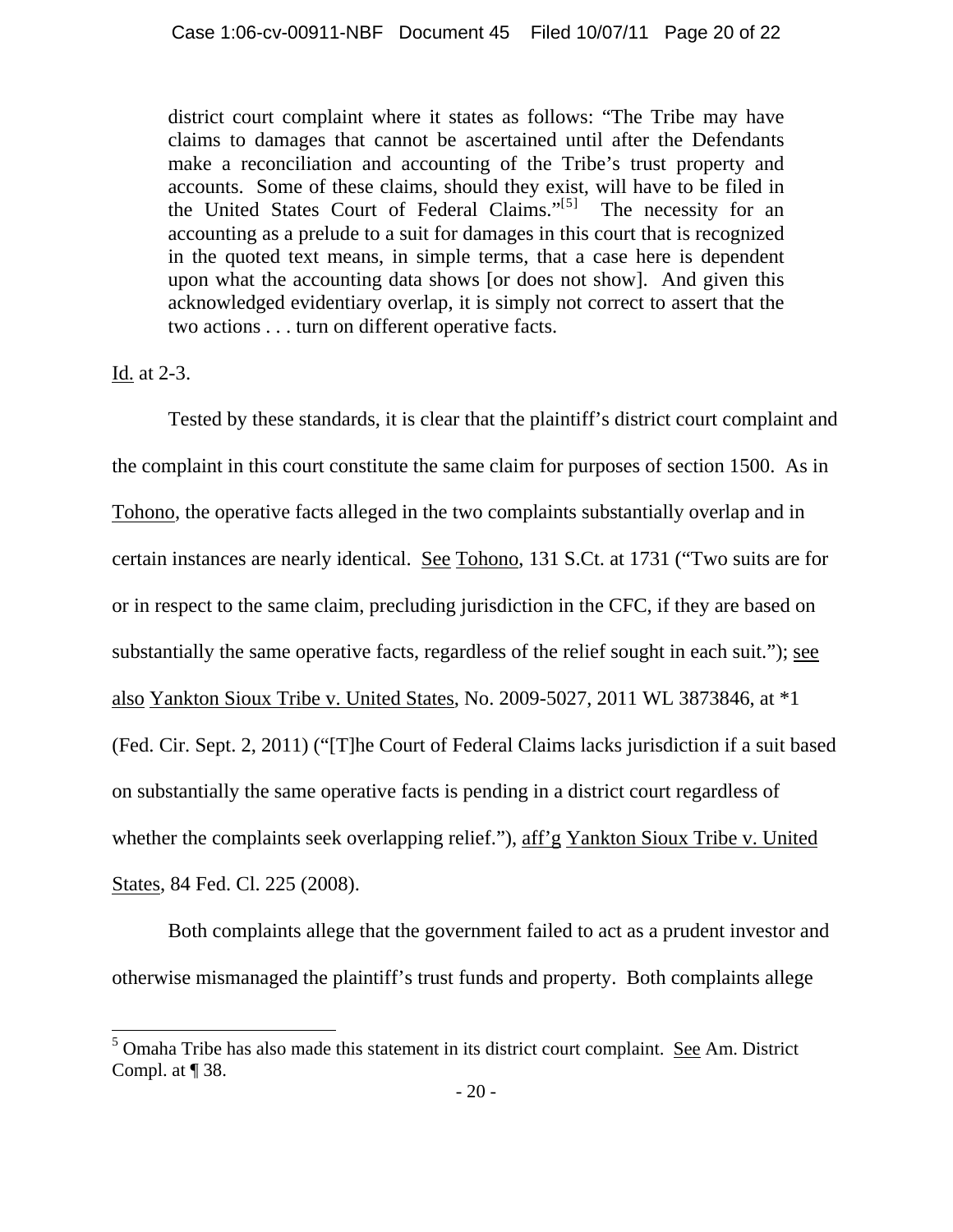the government breached its duties to account, keep adequate records, refrain from selfdealing, preserve trust assets, and invest prudently to maximize returns. Both complaints allege these breaches as to the same trust corpus, including tribal lands, natural resources, grazing rights, mineral rights, rights in property, and trust funds. In analyzing these allegations, this court and the district court will have to consider the government's management and administration of the plaintiff's trust corpus, including reviewing the existing records related to the government's alleged failures in properly collecting, handling, and investing the plaintiff's trust funds and property in both cases. Moreover, despite its contentions that the district court action will be dominated by accounting issues, the plaintiff also seeks in that action declaratory and mandatory injunctive relief compelling the government to manage the plaintiff's current and future trust funds and trust assets in "full compliance with all applicable law and with their duties as the plaintiff's guardian and trustee." Am. District Compl. at ¶ 36. As with previous actions before the court, here it is "not apparent to the court how it could address facts related to the government's duty to invest and deposit plaintiff's trust funds without considering the facts related to the government's overall trust obligations owed to plaintiff, including its duty to account." Red Cliff Band of Lake Superior Chippewa Indians, No. 06-923L, slip op. at 3 (quoting Ak-Chin Indian Community, 80 Fed. Cl. at 319).

For these reasons, the court finds that the district court suit and CFC suit are indeed "for or in respect to" the same claim because of the substantial overlap of operative facts. See 28 U.S.C. § 1500; Tohono, 131 S.Ct. at 1731. Thus, section 1500